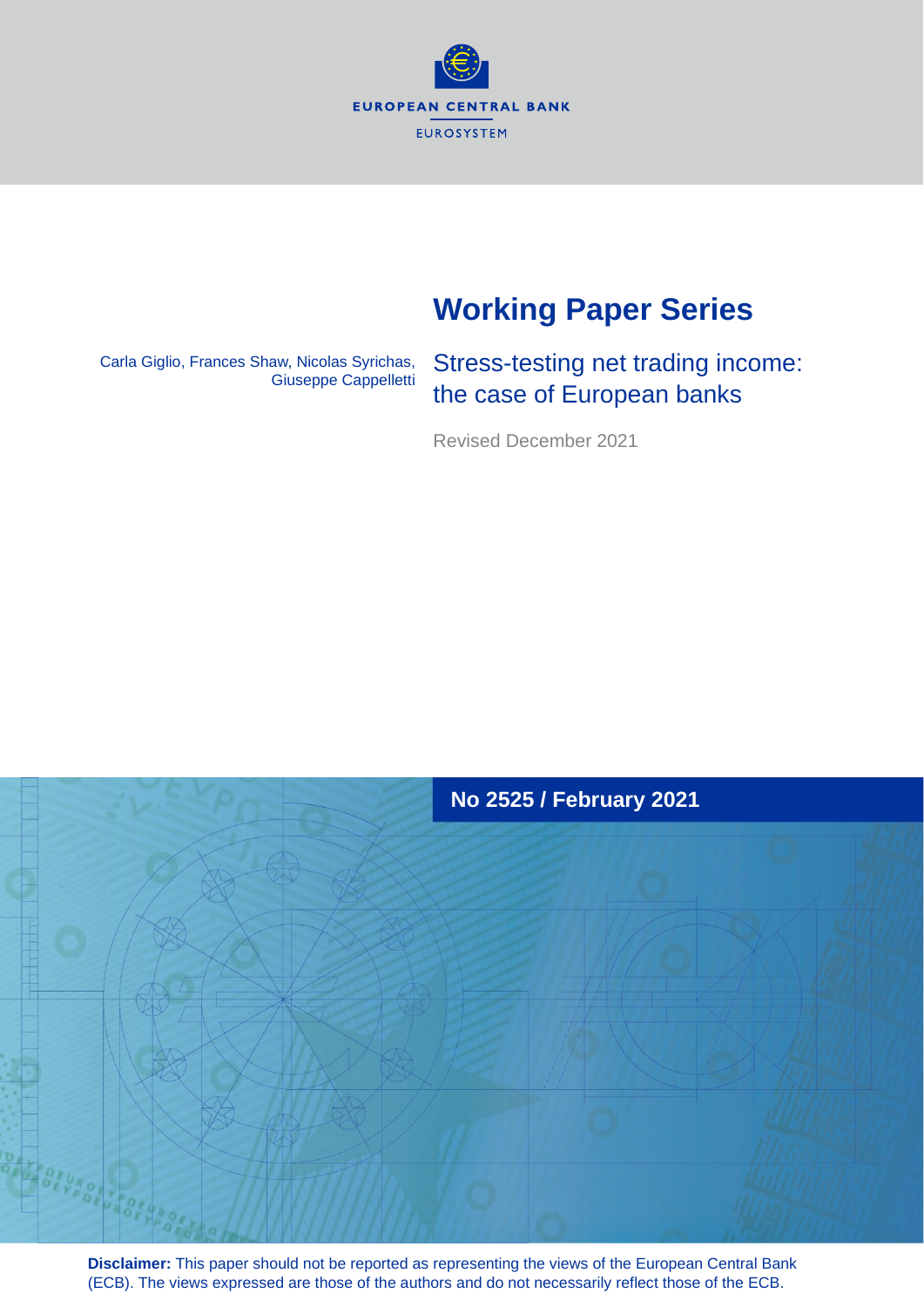#### **Abstract**

Net trading income is an important but volatile source of revenue for many euro area banks deemed to be highly sensitive to changes in financial market conditions. We propose a two-step econometric approach to quantify the downside risk of financial shocks on the banks' trading revenues. First, we estimate the parameters of a fixed-effects quantile autoregressive model conditional on exogenous macrofinancial shocks and bank characteristics. In the second step, we approximate the entire empirical conditional distribution of net trading income across all banks and time horizons by interpolating between the estimated quantiles. Based on the estimated distribution function, we derive two key metrics that summarize conditional left tail risks: i) conditional shortfall, ii) material loss probability. These measures are relevant in a stress test exercise whose aim to gauge CET-1 capital depletion under an adverse macro-financial scenario. We apply our methodology on supervisory data for a representative sample of European banks over the period spanning from the first quarter of 2015 to the last quarter of 2020. We find that the lower quantiles of net trading revenue distribution are significantly impacted by deteriorating financial conditions, whereas the upper quantiles seem to be stable over time.

**Keywords:** Stress testing, net trading income, quantile panel regression, capital shortfall

**JEL Codes:** C21, C23, G21, G28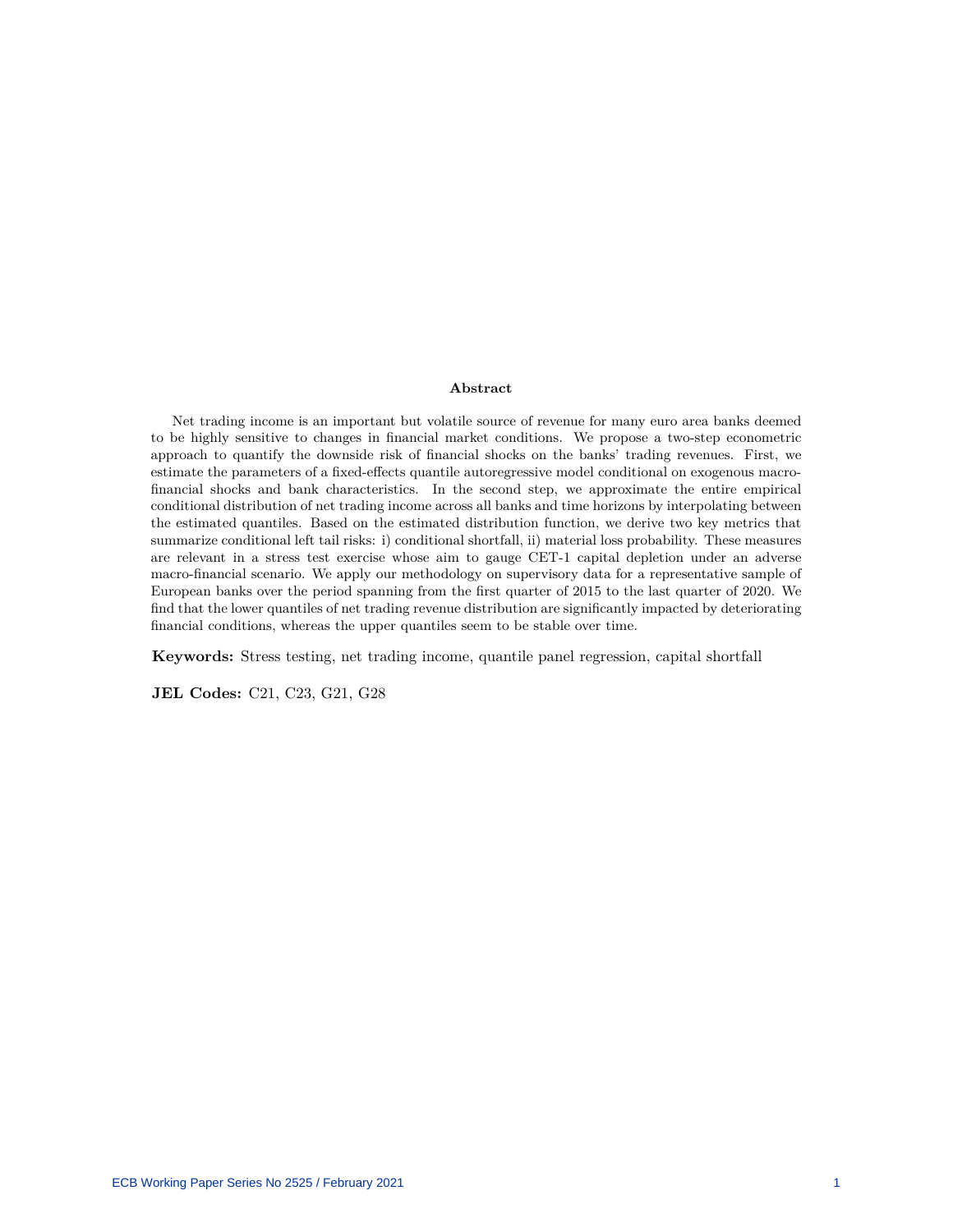## **Non-Technical Summary**

A large share of banks' net operating income in the euro area arises from non-interest income activities where net fee and commission income (NFCI) and net trading income (NTI) are the most important contributors. Diversification of income sources can have unintended consequences, it can create new sources of risks for the banking sector.

From a regulatory and supervisory perspective, quantifying and modeling these balance sheet items' evolution in a stress scenario remains a relevant and unmet need. Modeling non-interest-related sources for stress-test purposes is not straightforward as the source of risks and the channel of transmission might differ from the one already investigated in the literature. For instance, trading income is likely to be much more volatile and responsive to financial developments while credit risk is related to slow-moving macro variables.

This paper seeks to empirically estimate the link between financial risk factors and net trading income. We focus on net trading income as it is the most volatile and riskiest of all the non-interest income activities. We find a strong and asymmetric impact of the risk factors on the tails of the distribution of NTI over total assets (NTI/TA). In particular, financial variables have a robust effect on the lower quantiles of the NTI/TA distribution, an effect that dissipates over higher quantiles. Moreover, the right tail of the conditional distribution is found to be unresponsive to extreme events. Both the quantile regression estimates and the conditional expected shortfall measure corroborate this finding. These asymmetries on the evolution of conditional net trading income distribution indicate that extreme financial returns cause "fatter" left-skewed conditional net trading revenue distributions that could have a damaging impact on the trading portfolio of banks.

One of the objectives of stress-test models is to forecast banks' balance-sheet items under different hypothetical stress scenarios. The severity of the stress scenarios is directly related to the realizations of the market risk factors. In this respect, our stress scenarios can be calibrated to the respective quantiles of the risk factors giving a clear and intuitive interpretation of the scenario and the implied loss distribution. In this this respect, the model can be used to deliver conditional expected shortfalls of NTI/TA for banks for various quantiles that reflect different degrees in the severity of the scenario.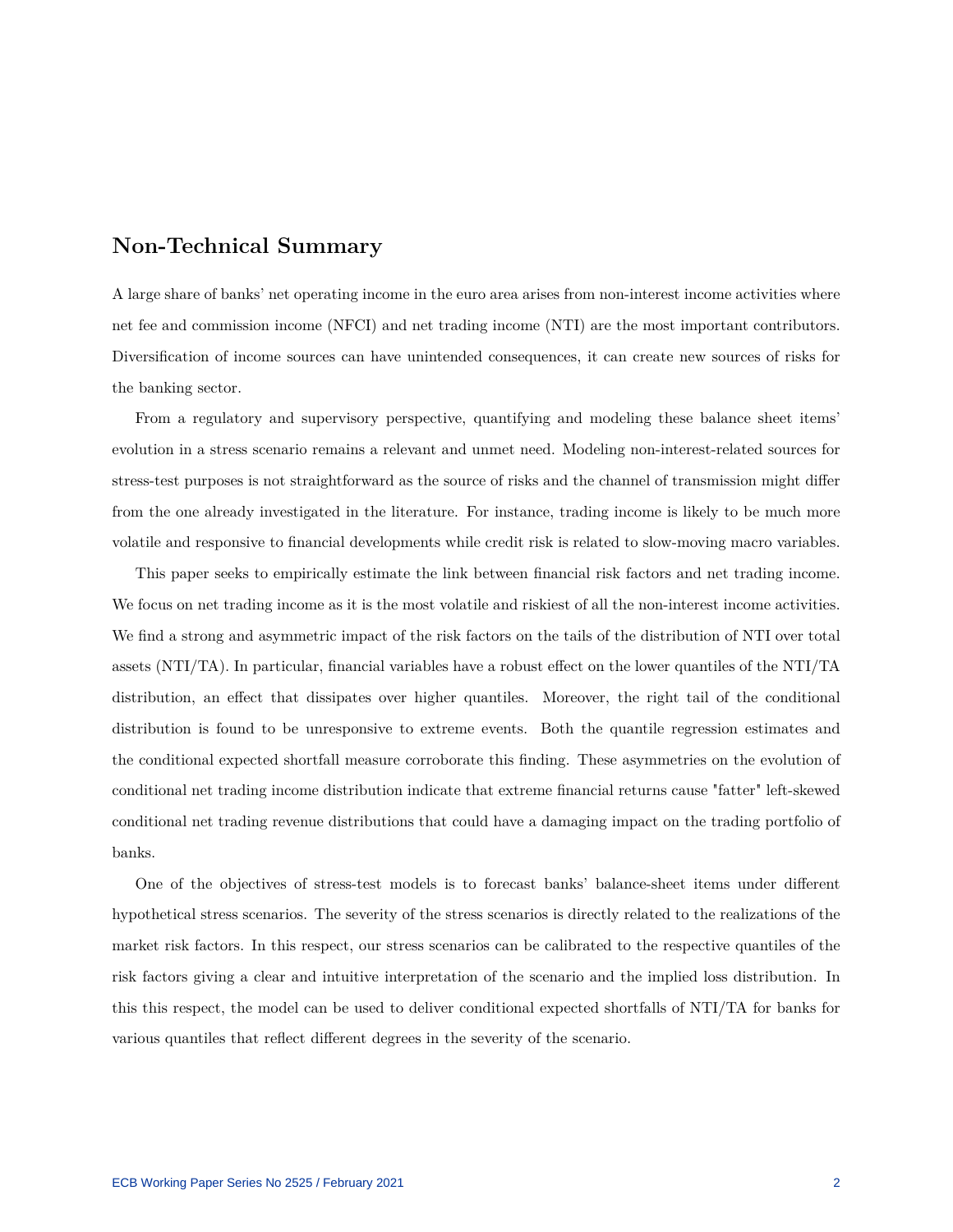## **1 Introduction**

Traditionally, banks intermediate funds between depositors and borrowers collecting interest rate margins. However, market deregulation and the protracted low-interest rates have fostered banks diversifying away from interest-related source of income.[1](#page-3-0) Recently, a large fraction of banks' revenue arises from customer service fees (i.e. overdraft fees or service loans fees) and trading financial assets. In the euro area, around 40% of banks' overall net operating income arises from non-interest income activities with net fee and commission income (NFCI) and net trading income (NTI) to be the most important contributors.[2](#page-3-1)

The rising contribution of non-interest income to the banks' profitability is associated with emerging risks to the banking sector. Non-interest income, especially its sub-component net trading income, is more volatile than interest income and adversely linked to stock market risk conditions (William[s \(2016\)\)](#page-27-0). To assess these risks, regulators often rely on standard linear panel econometric models. Nonetheless, such models by construction fail to adequately capture the impact of financial shocks at the extremes of the noninterest income distribution. For instance, Covas, Rump, and Zakrajše[k \(2014\)](#page-26-0) show that a quantile panel model has a superior performance capturing capital shortfalls during cyclical downturns than a standard fixed effects panel model.

In this paper, we propose a novel approach to model empirically the entire distribution of NTI as a function of bank-specific characteristics and key financial risk factors.[3](#page-3-2) We estimate the conditional distribution of NTI using a fixed effect quantile autoregressive model. Differently from Covas, Rump, and Zakrajše[k \(2014\),](#page-26-0) we allow for bank fixed effects to be quantile varying. This additional source of heterogeneity proves to be relevant in modeling the NTI's distribution. We estimate the model semiparametrically using the method of moments technique suggested by Machado and Silv[a \(2019\).](#page-27-1) Next, we use the empirical conditional distribution to compute two key metrics that summarize conditional left tail risks: a) conditional expected shortfall and b) the conditional probability for material loss.[4](#page-3-3) Conditional expected shortfall mea-

<span id="page-3-0"></span><sup>1</sup>Stiro[h \(2004\)](#page-27-2) shows that the share of non-interest income over net operating revenue (i.e. net interest income plus net non-interest income) increased from 25% in 1984 to 43% in 2001 for US commercial banks. European Central Ban[k \(2000\)](#page-26-1) reports that non-interest income as a percentage of operating income has increased from 32% to 41% for European banks between 1995 and 1998.

<span id="page-3-1"></span> $2$ Net non-interest income is defined as total non-interest income less total non-interest expense. It refers to brokerage fees, commissions, income from trading activities, securitization, investment banking.

<span id="page-3-2"></span> $3$ We opted to model the net trading income, rather than net fee and commission income, as is the riskier component of non-interest income. Modeling other interest and non-interest income components is a promising research area that we plan to pursue in the future.

<span id="page-3-3"></span><sup>4</sup>We interpolate across quantiles to derive the entire empirical conditional cumulative distribution function of NTI/TA.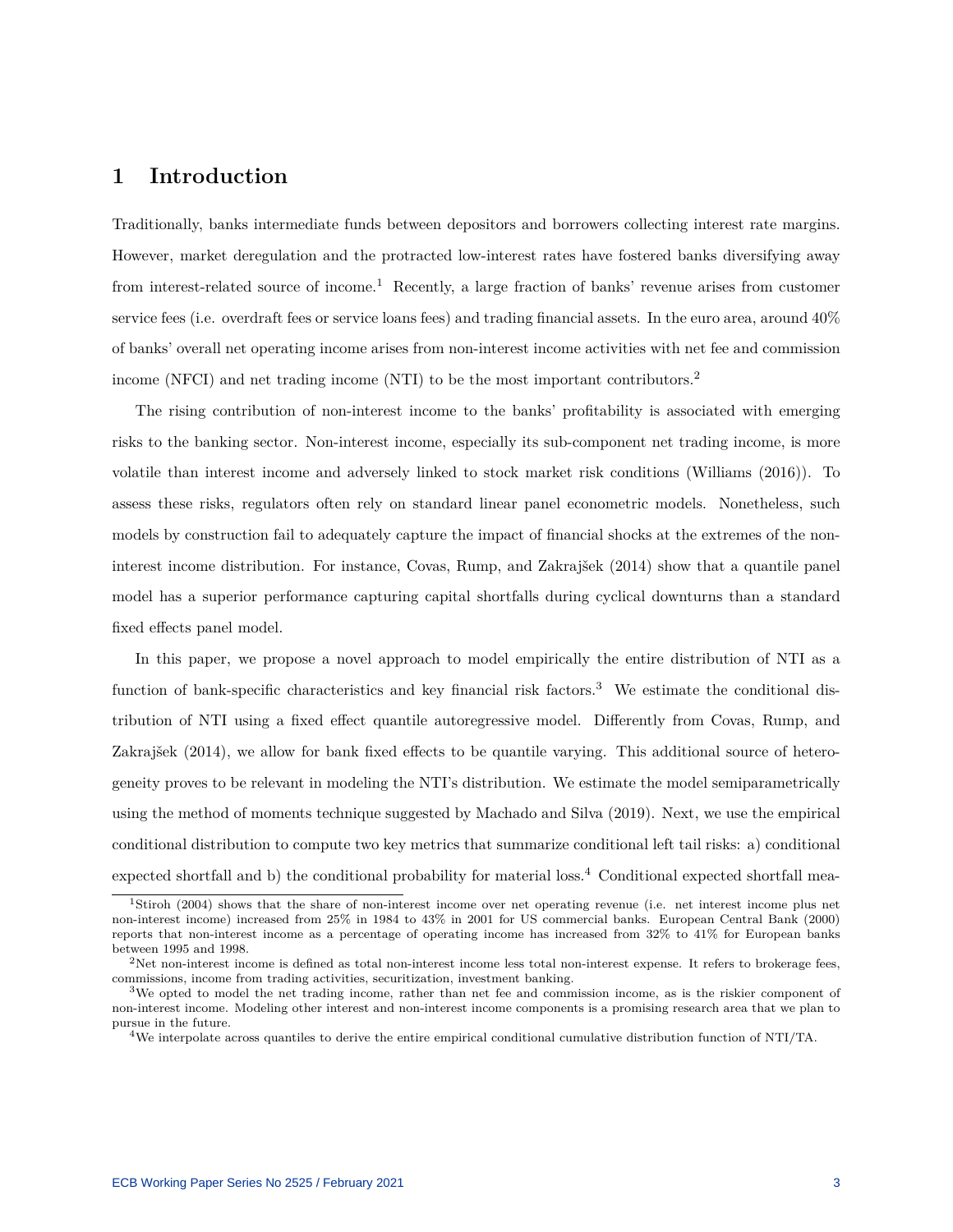sures the capital shortfall that arises from trading activities at the left of the conditional distribution, such as the 5th or 10th percentile. On the other hand, material loss probability gauges the bank's likelihood of reaching a certain capital depletion threshold.

We apply our methodology to supervisory data for a representative sample of 54 European significant banks under the direct supervision of the Single Supervisory Mechanism (SSM) in the period 2015Q1-2020Q4. Our main findings are that the financial risk factors have a robust impact on the left tail of the distribution of NTI/TA, while the effects appear to be small and insignificant on the right tail. In other words, we find that the volatile nature of trading income can lead to increased downside tail risk, that is, the risk that a bank experiences an extreme trading loss. Nonetheless, the right tail of the conditional distribution is found to be unresponsive to extreme events. Both the quantile regression estimates and the conditional expected shortfall measure corroborate this finding. These asymmetries on the evolution of conditional net trading income distribution indicate that extreme financial returns cause "fatter" left-skewed conditional net trading revenue distributions that could have a damaging impact on the trading portfolio of banks.

We complement our baseline estimates with a battery of robustness checks. First, we extend the set of control variables likely to affect net trading income and we find that financial variables significantly affect the left side of the conditional net trading income distribution.<sup>[5](#page-4-0)</sup> We estimate the model restricting the sample to the pre-Covid-19 period, the effect on the left of the distribution dissipates.

Finally, we formally examine the hypothesis that all the 54 bank-specific fixed effects are quantile invariant, as in Covas, Rump, and Zakrajše[k \(2014\).](#page-26-0) This hypothesis is rejected at the 0.1% significance level. In economic terms, the banks in our sample seem to behave differently under scenarios of varying severity and the generalization of the model of Covas, Rump, and Zakrajše[k \(2014\)](#page-26-0) allows us to capture this aspect that proves to be statistically relevant.

Our modeling framework could be used for supervisory purposes, e.g., for stress test exercises where the aim is to quantify the tail losses of the banks in a highly adverse macroeconomic scenario. Modeling net trading income for stress-test purposes is not straightforward as the source of risks and the transmission channel might differ from the one already investigated in the literature. For instance, as we show in this paper, trading income is much more volatile and responsive to financial developments, while interest-related risk reactions are found to respond primarily to slow-moving macro variables (Albertazzi and Gambacort[a \(2009\)\)](#page-26-2).

<span id="page-4-0"></span> $5$ We include additional macro-financial variables such as VIX volatility index, quarterly returns on the European Itraxx index and 10-year country-specific sovereign spreads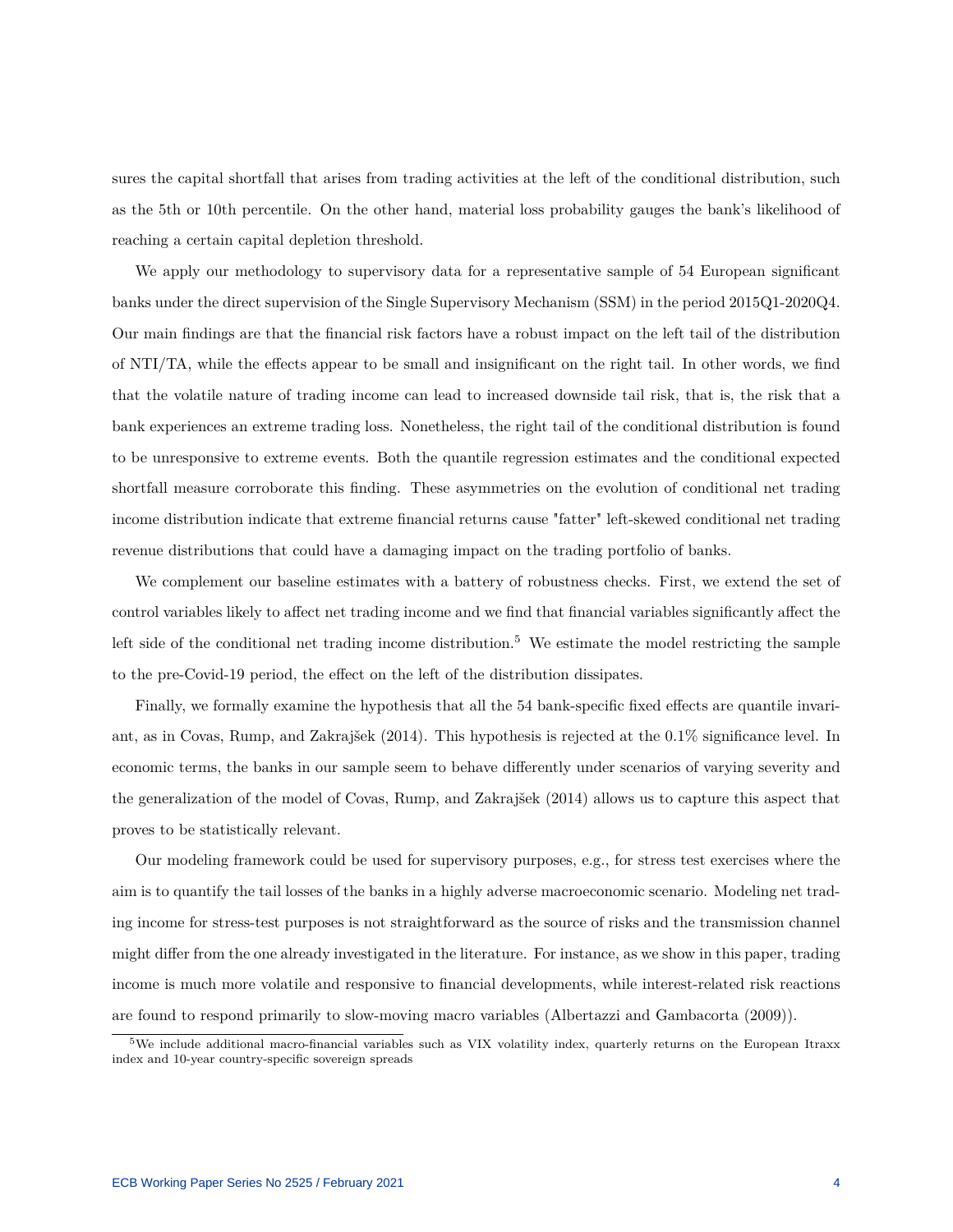This paper is related to two main strands of literature. First it relates to the stress-test literature assessing banks resilience to adverse macroeconomic scenarios (e.g., Acharya, Engle, and Richardso[n \(2012\);](#page-25-0) Covas, Rump, and Zakrajše[k \(2014\);](#page-26-0) Acharya, Engle, and Pierre[t \(2014\);](#page-25-1) Coffinet, Lin, and Marti[n \(2009\);](#page-26-3) Lehmann, Manz, et al[. \(2006\);](#page-27-3) Albertazzi and Gambacort[a \(2009\);](#page-26-2) Schuerman[n \(2014\);](#page-27-4) Quagliariello et al[. \(2004\)\)](#page-27-5). Most of the papers quantify interest income losses in adverse scenarios. One exception is the study by Coffinet, Lin, and Marti[n \(2009\)](#page-26-3) in which they additionally investigate the effect of adverse shocks on other sources of income, such as commissions, fees and trading activities. The main drawback of this type of study is that they rely on standard OLS techniques that might fail to capture the potential non-linear effects of risk factors which is a key feature experienced in the data.

Second, we also relate to the literature on the distributional effects of tail shocks. In this respect, many researchers have employed quantile regression techniques. Ghysels, Guérin, and Marcellin[o \(2014\)](#page-26-4) and Schmidt and Zh[u \(2016\)](#page-27-6) study the distribution of stock returns. Adrian, Boyarchenko, and Giannon[e \(2019\)](#page-26-5) and Figueres and Jarocińsk[i \(2020\)](#page-26-6) study the GDP growth of the US and Euro Area, respectively. Chavleishvili and Manganell[i \(2019\)](#page-26-7) employ a quantile autoregressive model to examine the effect of tail shocks on Euro area growth rates.

More closely related to us is the study by Covas, Rump, and Zakrajše[k \(2014\).](#page-26-0) They also use a fixedeffects quantile autoregressive model in a stress test environment. Yet, to keep their model computationally tractable, they restrict the fixed effects to be quantile invariant. Using our sample of 54 banks, we test formally via an F-test this assumption.<sup>[6](#page-5-0)</sup> Our paper uses a computational technique that allows the bank fixed effects to affect the entire distribution rather than to act only as a location shifter.

Moreover, we move beyond the discrete quantile estimates and transform the cumulative distribution function from the quantile regression into a density function as in Adrian, Boyarchenko, and Giannon[e \(2019\).](#page-26-5) The procedure is computationally straightforward and permits to compute of tail measures at the extreme of the distribution.

The rest of the paper is organized as follows. Section 2 discusses the data. Section 3 presents the econometric methodology. Section 4 contains the regression results. Sensitivity checks are conducted in section 5. Section 6 presents our strategy for fitting the conditional distribution. Section 7 deals with the conditional expected shortfall and material loss probability metrics. Finally, section 8 concludes.

<span id="page-5-0"></span><sup>6</sup>We thank Joao Santos Silva for suggesting how to test this hypothesis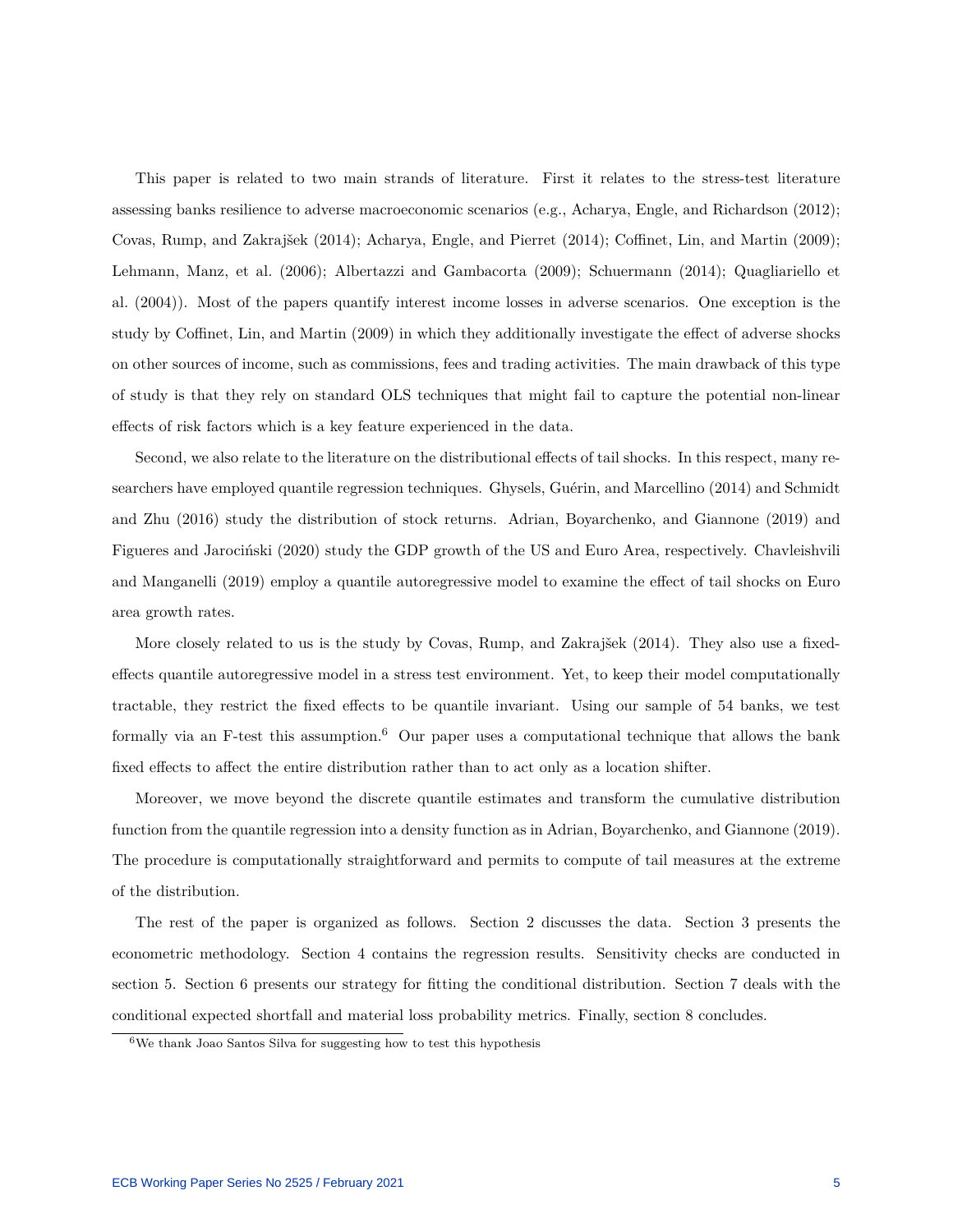## **2 Data and descriptive statistics**

The source for bank-level data is the supervisory regulatory reporting dataset (SUBA). This is quarterly regulatory data that banks operating in the Euro Area are required to provide to the competent authority. We collect, for each bank, risk-weighted assets, total assets, total equity and net trading income.<sup>[7](#page-6-0)</sup> All the data are reported at a consolidated level and span over the period that goes from the first quarter of 2015 until the last quarter of 2020. In the SUBA dataset, NTI is reported as the accumulated flow of incomes across quarters over the year. We compute the marginal income flow for each quarter. That is, the flow of NTI in quarter 2 is the reported accumulated NTI in quarter 2 minus the reported NTI in quarter 1 and so on. The data are highly confidential, which is why we abstain from revealing bank-level information.

The sample includes 54 European banks across 13 countries that regularly participate in the EU-wide stress tests and that are directly supervised by the Single Supervisory Mechanism (SSM).<sup>[8](#page-6-1)</sup> We classify banks as G-SIB and not G-SIB according to the Financial Stability Board (FSB) definition.[9](#page-6-2) The smallest banks in the sample in terms of total assets held on average 8 billion euros of assets, while the top banks hold more than 1,000 billion euros of assets. For a more detailed description of the sample of banks, see Appendix B.

Figure [1](#page-7-0) shows the 4 quarter moving average of the median, 25th and the 75th percentiles of NTI on TA (bps) for the sample of banks over the period 2016Q1-2020Q4. Despite the fact that for the median bank the net trading revenue has remained quite stable over time i.e. hovers slightly above 0, there is considerable variation among banks. Standard OLS regressions that center around the mean estimates often fail to capture these developments.

<span id="page-6-0"></span><sup>7</sup>We follow the provision stated in the EBA methodology (2018) and collect all net trading-related revenues defined as in FINREP ('Gains or (-) losses on financial assets and liabilities held for trading and trading financial assets and trading financial liabilities', FINREP 02.00 row 280 and 285...").

<span id="page-6-2"></span><span id="page-6-1"></span><sup>8</sup>The most-represented countries are Germany (10 banks), Spain (11 banks), Italy (7 banks), and France (6 banks).

<sup>9</sup>The FSB identifies banks as Globally Systemically Important Banks (G-SIB) using indicators based on size, interconnectedness, financial institution infrastructure, complexity and cross-jurisdictional activity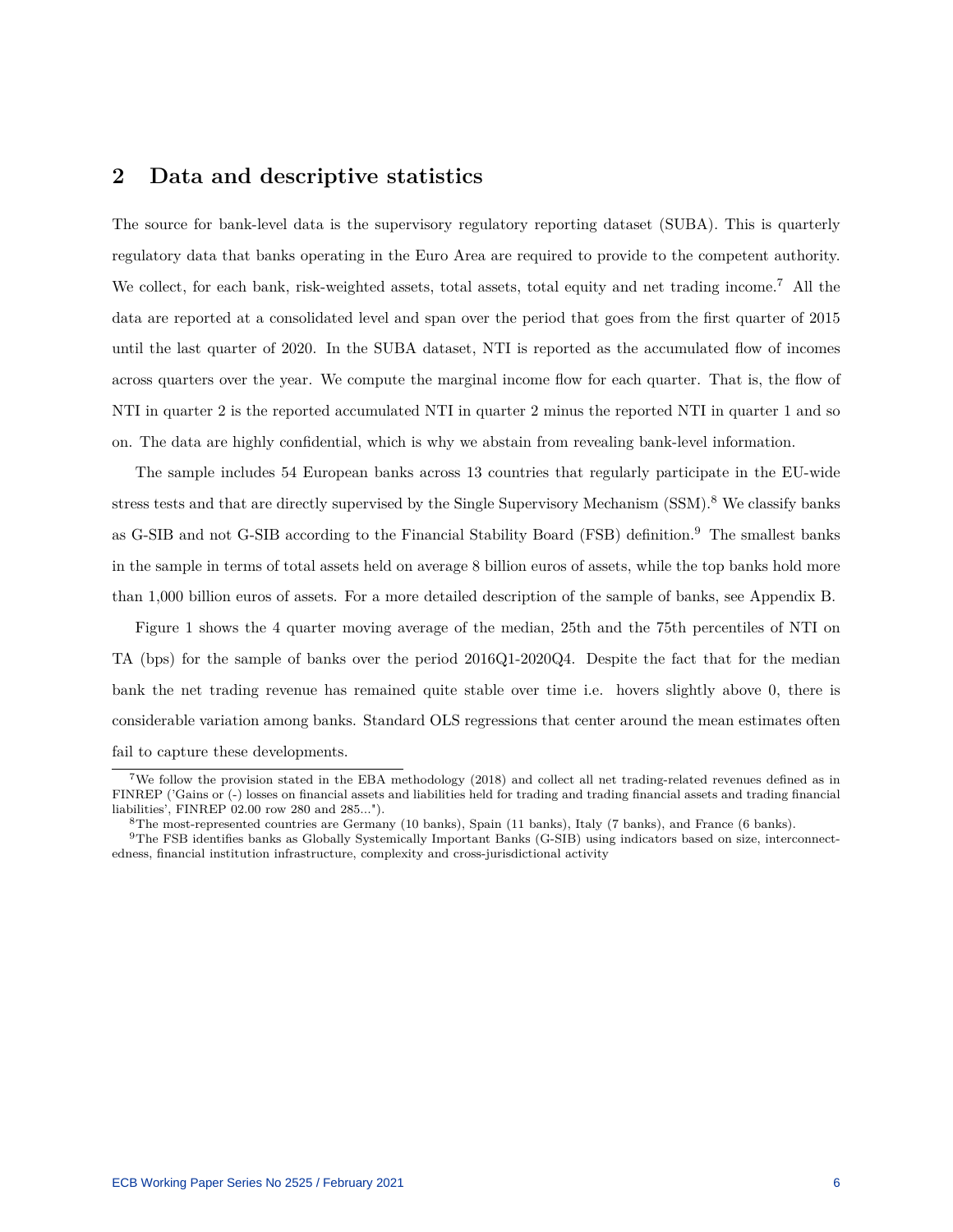#### Figure 1: Historical distribution of NTI/TA over the sample

<span id="page-7-0"></span>

Note: Source - ECB supervisory data. The chart shows the evolution of the 4 quarters moving average of NTI/TA for the period 2016Q1 up to 2020Q4. The dark gray band identifies the 40th and the 60th percentiles, while the light gray band identifies the 25th and the 75th percentiles.

The set of macro-financial risk factors in our methodology is restricted to those provided in previous EUwide stress testing scenarios and we select the main risk factors that are linked to various types of financial assets according to the underlying securities. Financial assets are usually broken down into the following risk categories: interest rate (fixed income securities and interest rate derivatives), credit e.g. credit swaps, equity, FX and commodity-related products. Therefore, we select a few risk factors for each category to summarize the possible risk drivers for the different financial assets. In the core sample, the set of risk factors are:

- the spread between the 10-year and 3-month euro area swap rate;
- the spread between the average euro area BBB corporate bonds and 10-year euro area swap rate;
- quarterly equity returns of the major stock index for each member country;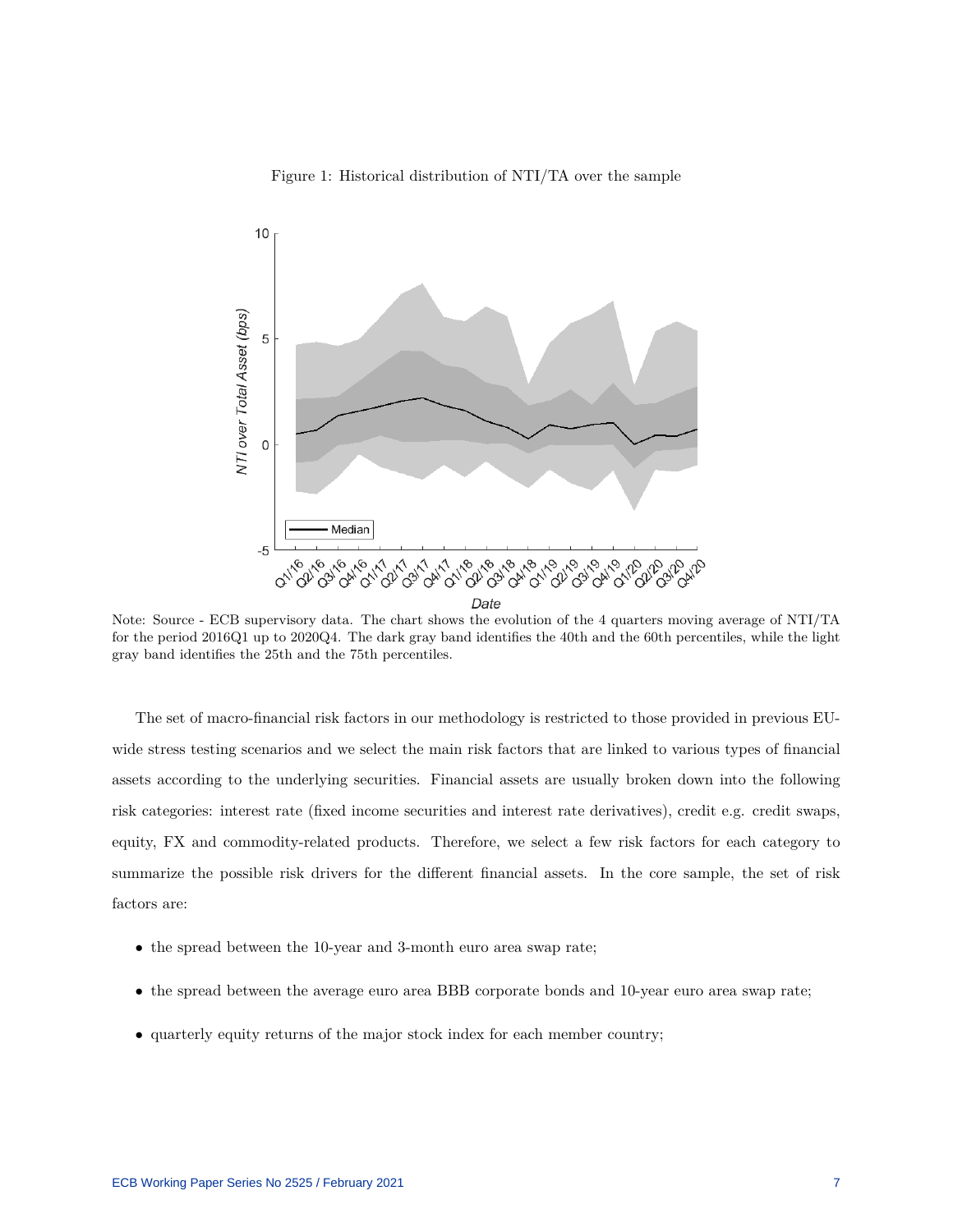- the quarterly return on the Euro/USD dollar exchange rate;
- the quarterly return on crude Brent oil prices;
- the (log) 1-month implied volatility index for EuroStoxx 50.

Moreover, we consider an additional set of risk factors in the sensitivity analysis in section 5:

- the spread between the 10-year sovereign bonds by country of origin and 10-year euro area swap rate;
- The 5Y euro area quarterly itraxx financial returns ;
- the (logged) 1-month implied volatility index for US index S&P 500.

The descriptive statistics of all the variables are presented in Table [1](#page-9-0) and the data sources in the appendix [A.1.](#page-28-0) The average quarterly NTI as a proportion of total assets is 1.68bps, with a standard deviation of 7.42bps. The realized volatility can be significant for some banks with maximum and minimum values of 67bps and -77bps, respectively. Descriptive statistics for baseline risk factors show negative average values close to zero for the 3-month swap, oil returns and country-specific equity returns. Both oil and equity appear particularly volatile over the period, with quarterly standard deviations of 10.91 and 31.92 percent. Credit spreads (10Y-3M spread and BBB - 10Y spread) remain positive on average over the period.

## **3 Empirical Strategy**

We map the macro-financial risk factors into the net trading revenues of banks using a fixed effects quantile dynamic regression model. We estimate the model semi-parametrically using the method of moments approach proposed by Machado and Silv[a \(2019\).](#page-27-1) The technique proves to be fast and reliable to estimate quantile panel data models with a large number of fixed effects without imposing the fixed effects to be quantile invariant, as in Koenke[r \(2004\)](#page-26-8) and Covas, Rump, and Zakrajše[k \(2014\).](#page-26-0)<sup>[10](#page-8-0)</sup> The estimation technique does not suffer from the incidental parameter problem if the ratio between the number of banks over the number of periods is strictly less than 10, like in our dataset. The specification that we use allows us

<span id="page-8-0"></span><sup>10</sup>Alternative computationally intensive techniques were introduced by Koenke[r \(2004\),](#page-26-8) Lamarch[e \(2010\),](#page-26-9) Cana[y \(2011\)](#page-26-10) and Galvao J[r \(2011\)](#page-26-11)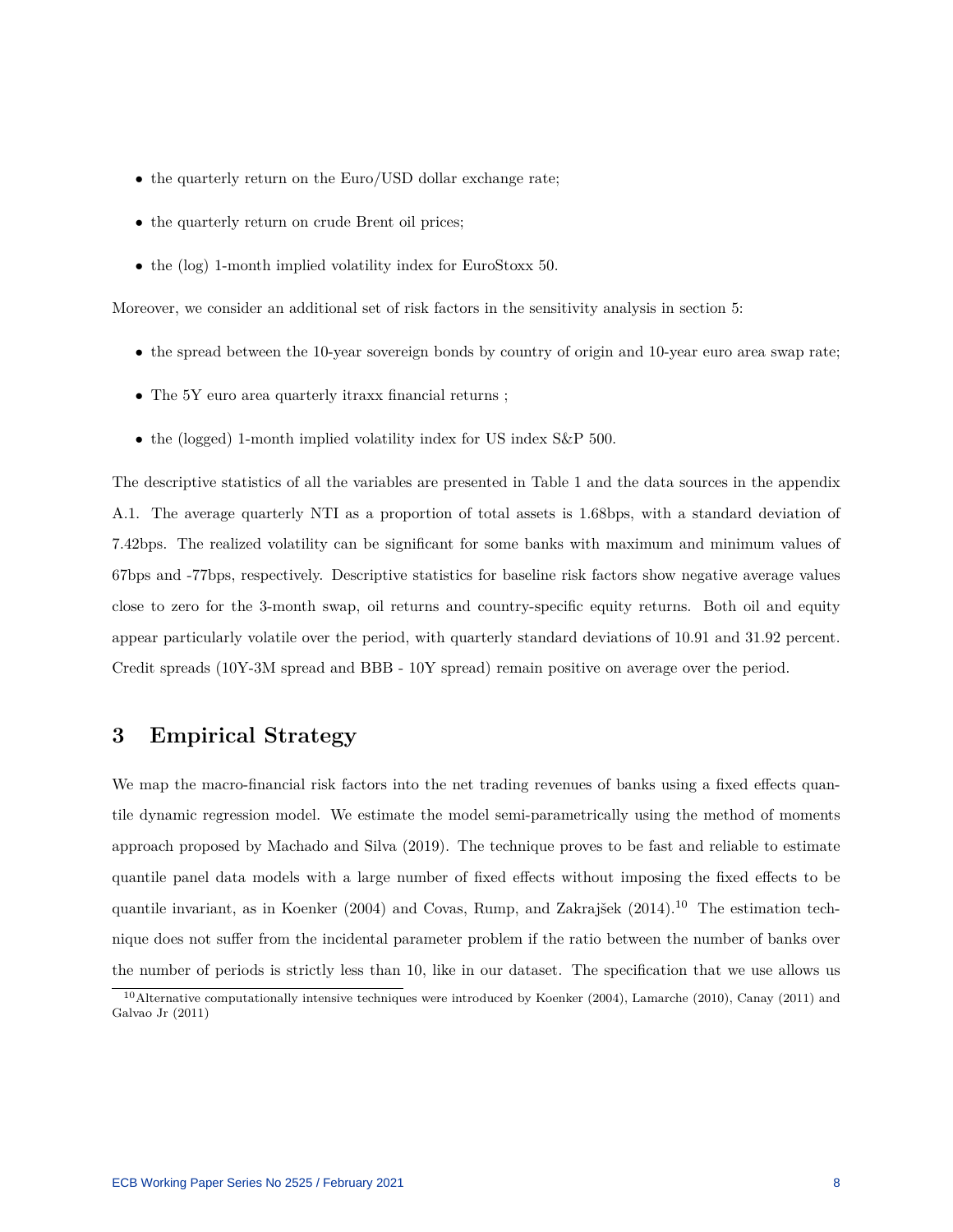<span id="page-9-0"></span>

| Variables                     | N    | Mean    | $_{\rm SD}$ | Min       | P <sub>25</sub> | <b>P50</b> | P75     | Max     |
|-------------------------------|------|---------|-------------|-----------|-----------------|------------|---------|---------|
| Bank variables                |      |         |             |           |                 |            |         |         |
| NTI on total assets(bps)      | 1242 | 1.68    | 7.42        | $-77.02$  | $-0.47$         | 0.98       | 3.55    | 67.04   |
| REA on total assets $(\%)$    | 1242 | 40.67   | 14.62       | 6.67      | 30.67           | 38.14      | 49.49   | 91.34   |
| Equity on total assets $(\%)$ | 1242 | 7.23    | 2.67        | 2.33      | 5.56            | 6.85       | 8.22    | 32.96   |
| Baseline risk factors         |      |         |             |           |                 |            |         |         |
| Stock returns $(\%)$          | 299  | $-0.23$ | 10.91       | $-107.28$ | $-4.52$         | 0.44       | 6.37    | 27.65   |
| 3M swap $(\%)$                | 23   | $-0.32$ | 0.12        | $-0.55$   | $-0.37$         | $-0.33$    | $-0.31$ | $-0.01$ |
| $(10Y-3M)$ spread             | 23   | 0.02    | 0.23        | $-0.46$   | $-0.24$         | 0.09       | 0.21    | 0.42    |
| EURO VSTOXX                   | 23   | 3.01    | 0.34        | 2.49      | 2.73            | 2.90       | 3.26    | 3.88    |
| Oil returns $(\%)$            | 23   | $-0.18$ | 31.92       | $-112.93$ | $-7.37$         | 5.39       | 15.88   | 64.42   |
| $\Delta Euro/USD$             | 23   | 0.01    | 0.04        | $-0.07$   | $-0.02$         | 0.01       | 0.04    | 0.08    |
| $(BBB-10Y)$ spread            | 23   | 1.29    | 0.46        | 0.62      | 1.09            | 1.25       | 1.52    | 2.86    |
| Additional risk factors       |      |         |             |           |                 |            |         |         |
| 10Y Sovereign spread          | 299  | 0.19    | 0.67        | $-0.67$   | $-0.30$         | $-0.10$    | 0.67    | 3.20    |
| US VIX                        | 23   | 2.84    | 0.39        | 2.25      | 2.59            | 2.75       | 3.12    | 3.98    |
| Itraxx returns                | 23   | $-0.01$ | 0.25        | $-0.36$   | $-0.22$         | $-0.05$    | 0.18    | 0.77    |

Table 1: Descriptive statistics (Reference period: 2015 Q2-2020 Q4.

Note: Source - ECB supervisory data, Bloomberg and ECB internal databases. **Bank level variables:** NTI over TA is total net trading revenue over total assets . REA over TA is total risk weighted assets over total assets. Equity over TA is total equity capital over total assets. **Core sample:** Equity returns are quarter over quarter returns for each country in the sample. Brent crude oil returns are measured as a quarterly percentage change. FX returns are measured as absolute changes in the EURUSD rate. The 3M swap is the euro area 3 month swap rate. The swap spread and BBB spread are spreads measured in levels and the Euro VStoxx variable is naturally logarithm of Vstoxx implied volatility index. **Additional Variables:** the sovereign spreads are the difference between the 10 year country yield over the 10 year euro area swap rate. The US Vix variable is naturally logarithm of 1 month S&P 500 implied volatility index. Finally, Itraxx returns are the quarter of over quarter returns of the Itraxx 5Y euro area financial index.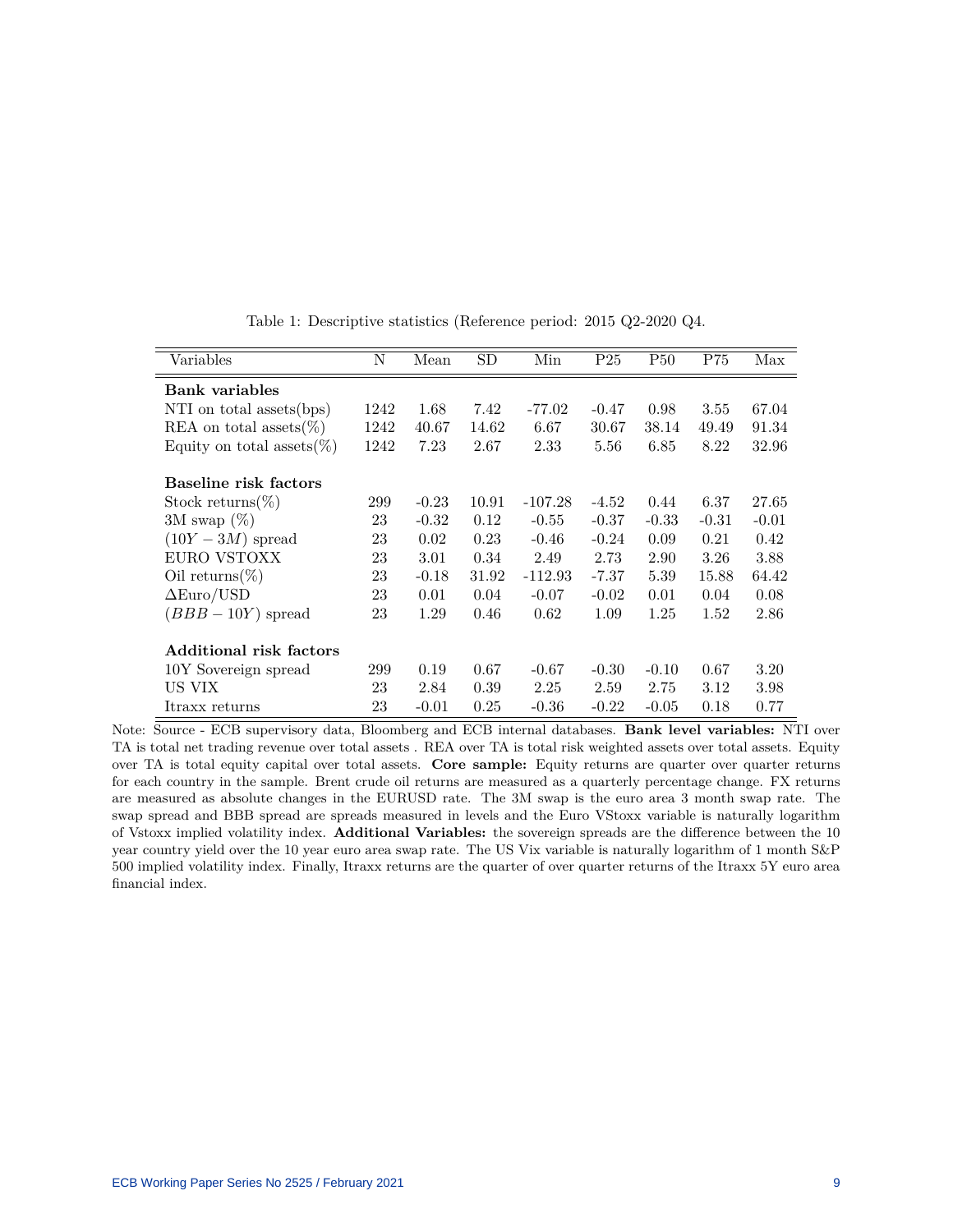to overcome other potential shortcomings related to quantile regressions.[11](#page-10-0) Moreover, the method proposed proved to be computationally fast even with a large number of fixed effects.

As mentioned in the previous section, we consider a large set of macro-financial risk factors in order to cover the main sources of risk for trading income: interest rate risk, credit risk, volatility risk, exchange rate risk, commodity price risk and equity price risk.

Our linear quantile fixed effect panel model belongs to the location-scale family models that in most general case are expressed as:

<span id="page-10-1"></span>
$$
Y = \alpha + X'\beta + \sigma(\delta + Z'\gamma)U\tag{1}
$$

where:

- *X* is a set of strictly exogenous explanatory variables;
- $\bullet$   $(\alpha, \beta', \delta, \gamma')' \in \mathbb{R}^{2(k+1)}$  are the unknown parameters;
- Z is a k-vector of known differentiable (with probability 1) transformations of *X* with element *l* given by:  $Z_l = Z_l(X), l = 1, ..., k;$
- $\sigma(\cdot)$  is a known  $C^2$  function of *Z* such that:  $P{\sigma(\delta + Z'\gamma) > 0} = 1;$
- *U* is an unobserved random variable, independent of X, with density function  $f_U(\cdot)$  bounded away from 0 and normalized to satisfy the moment conditions

<span id="page-10-3"></span>
$$
E(U) = 0, E(|U|) = 1
$$
\n(2)

The model [\(1\)](#page-10-1) implies that:

<span id="page-10-4"></span>
$$
Q_Y(\tau|X) = \alpha + X'\beta + \sigma(\delta + Z'\gamma)q(\tau)
$$
\n(3)

where  $q(\tau) = F_U^{-1}(\tau)$  and  $P(U < q(\tau)) = \tau$ .<sup>[12](#page-10-2)</sup>

<span id="page-10-0"></span> $11$ Fixed effects quantile regression models are notoriously difficult to estimate for three reasons. The first is that they are subject to the incidental parameter problem in short panels (i.e. when T<N). Second, quantile panel models are computationally intensive to estimate when the parameter space is large. Finally, the resulting estimates often lead to the quantile crossing problem.

<span id="page-10-2"></span> $12$ We denote with F the cumulative distribution function (CDF).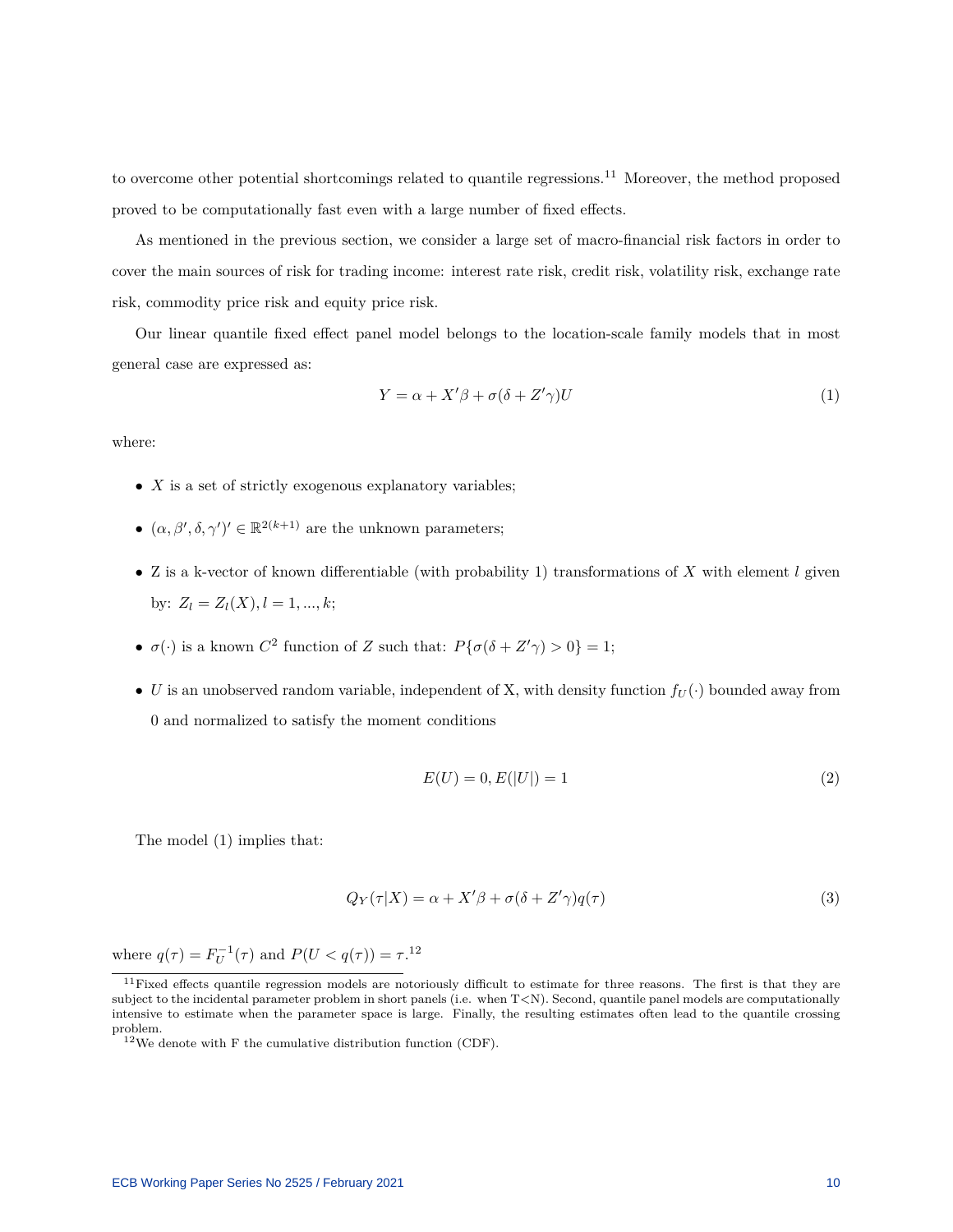For our purposes, we consider a linear specification where  $\sigma(\cdot)$  is the identity function and  $Z = X$ . Under these two assumption the model is simplified as follows:

<span id="page-11-2"></span>
$$
Q_Y(\tau|X) = (\alpha + \delta q(\tau)) + X'(\beta + \gamma q(\tau))
$$
\n(4)

where the regression quantile coefficient for variable *l* is:

$$
\beta_l(\tau, X) = \beta_l + q(\tau) D_{X_l}^{\sigma}
$$
\n<sup>(5)</sup>

with  $D_{X_l}^{\sigma} = \frac{\partial \sigma(\delta + X' \gamma)}{\partial X_l}$  $\frac{\partial + X[\gamma]}{\partial X_l} = \gamma_l.$ 

Using [\(2\)](#page-10-3) and the exogeneity of the regressors, we can identify the vector of unknown parameters from the following set of moment conditions:<sup>[13](#page-11-0)</sup>

$$
E(RX) = 0
$$
  
\n
$$
E(R) = 0
$$
  
\n
$$
E[(|R| - \sigma(\delta + X'\gamma))D^{\sigma}_{\gamma}] = 0
$$
  
\n
$$
E[(|R| - \sigma(\delta + X'\gamma))D^{\sigma}_{\delta}] = 0
$$
  
\n
$$
E[I(R \leq q(\tau)\sigma(\delta + X'\gamma)) - \tau] = 0
$$

where  $R = Y - (\alpha + X'\beta) = \sigma(\delta + X'\gamma)U$ ,  $D^{\sigma}_{\gamma} = \frac{\partial \sigma(\delta + X'\gamma)}{\partial \gamma}$ ,  $D^{\sigma}_{\delta} = \frac{\partial \sigma(\delta + X'\gamma)}{\partial \delta}$ *∂δ*

In a sample of  $(i = 1, 2, ..., N)$  European banks over the period (denoted as  $t = 1, 2, ..., T$ ) and under the assumptions that  $\sigma(\cdot)$  is the identity function and  $Z = X$ , then the location scale model of equation [\(1\)](#page-10-1) is expressed as

<span id="page-11-1"></span>
$$
\underbrace{Y_{i,t}}_{\text{NTI/TA}} = \alpha_i + \underbrace{X'_{i,t}}_{\text{Explanatory variables}} \beta + (\delta_i + X'_{i,t}\gamma)U_{i,t}
$$
\n(6)

<span id="page-11-0"></span><sup>13</sup>For simplicity here we assume i.i.d. data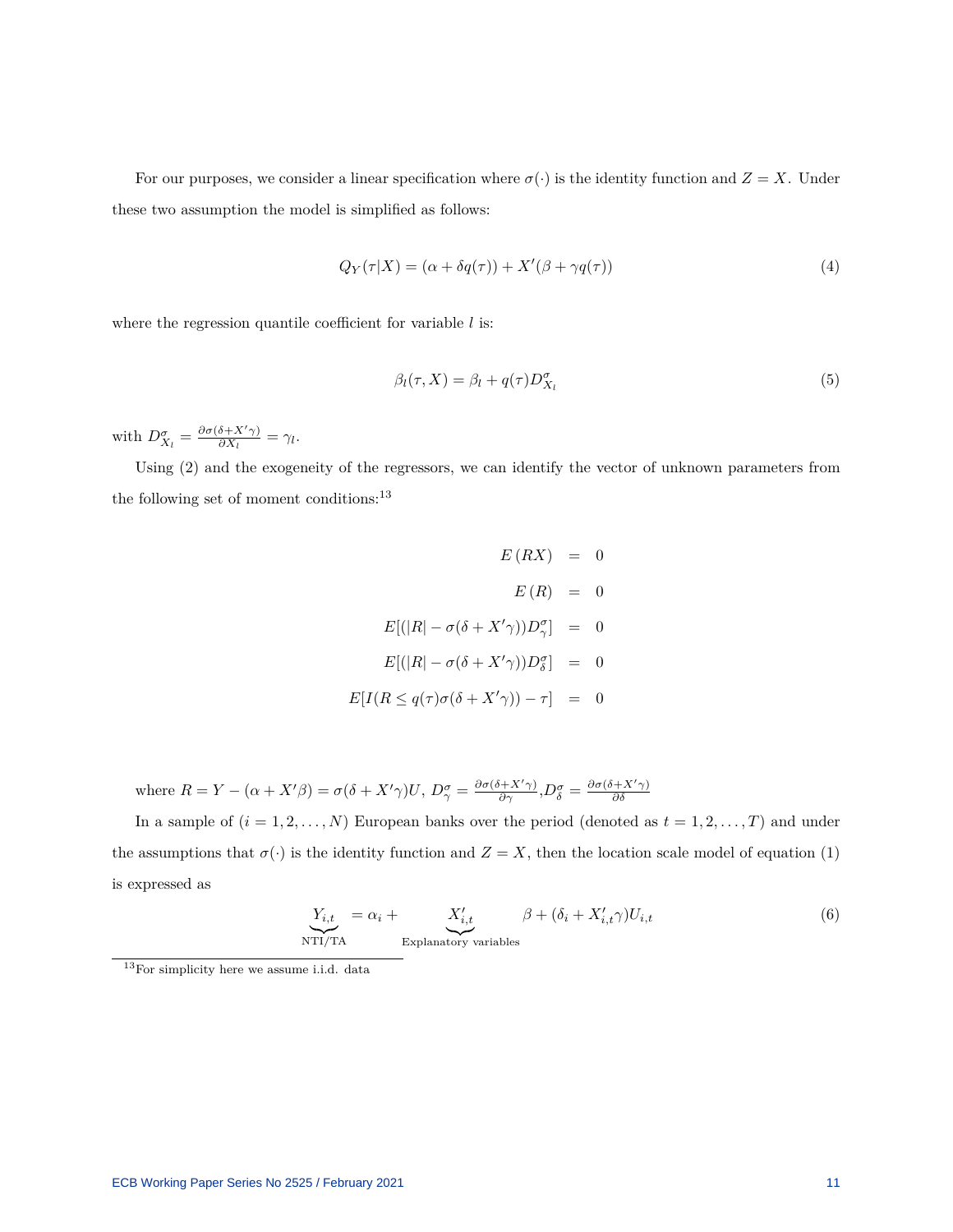At quantile *t* the model [\(6\)](#page-11-1) implies that:

<span id="page-12-1"></span>
$$
Q_{Y_{i,t}}(\tau|X_{i,t}) = \underbrace{\alpha_i + \delta_i q(\tau)}_{\text{quantile-} \tau \text{ fixed effect}} + X'_{i,t} \underbrace{\left(\beta + \gamma q(\tau)\right)}_{\text{quantile-} \tau \text{ slope}}
$$
(7)

For model [\(6\)](#page-11-1), the moment conditions have a convenient triangular structure with respect to the model parameters that allows the one-step GMM estimator (Hansen, 1982) to be calculated sequentially:

- Regress  $(Y_{i,t} \sum_t \frac{Y_{i,t}}{T})$  on  $(X_{i,t} \sum_t \frac{X_{i,t}}{T})$  by OLS to obtain (biased) estimates for  $\hat{\beta}$ ;
- Estimate  $\hat{\alpha} = \frac{1}{T} \sum_t \left( Y_{i,t} X'_{i,t} \hat{\beta} \right)$  and obtain the residuals  $\hat{R_{i,t}} = Y_{i,t} \hat{\alpha}_i X'_{i,t} \hat{\beta}$
- Regress  $\left(|\hat{R}_{i,t}| \sum_t \frac{|\hat{R}_{i,t}|}{T}\right)$  on  $\left(X_{i,t} \sum_t \frac{X_{i,t}}{T}\right)$  by OLS to get  $\hat{\gamma}$ ;
- Estimate  $\hat{\delta}_i = \frac{1}{T} \sum_t \left( |\hat{R}_{i,t}| X'_{i,t} \hat{\gamma} \right);$
- Finally use the estimated parameters as starting values and proceed by solving the following linear optimization problem:

$$
\arg\min_{q} \sum_{t=1}^{T} \sum_{i=1}^{N} \omega_{\tau} \rho_{\tau} \left( \hat{R}_{i,t} - (\hat{\delta}_i + X'_{i,t} \hat{\gamma}) q \right) \tag{8}
$$

where the starting parameter values are replaced by the fitted values of the previous steps.  $\rho_{\tau}$  is the standard check function and  $\omega_{\tau}$  are the weights for each  $\tau$ .<sup>[14](#page-12-0)</sup> For simplicity we assume equal weights across quantiles.

## **4 Baseline estimates**

We estimate equation [\(7\)](#page-12-1) for all quantiles ranging from 10th to 90th percentiles with 10 percentage points increments in the period  $2015Q1-2020Q4$  $2015Q1-2020Q4$  $2015Q1-2020Q4$ .<sup>15</sup> Among the explanatory variables we include quarterly and banklevel fixed effects.[16](#page-12-3) We control for time-varying bank characteristics by including the lagged ratio of total equity to total assets and the ratio of risk-weighted assets over total assets in the vector of variables. We opt

<span id="page-12-0"></span> $\frac{14}{\rho_{\tau}(A) = (\tau - 1)I\{A \leq 0\} + \tau I\{A > 0\}$  where the function *I* is equal to 1 when the condition in brackets is true for a given A.

<span id="page-12-2"></span><sup>&</sup>lt;sup>15</sup>We use a 1000 sample replications bootstrap procedure with replacement to compute the quantile pseudo standard errors and p-values. Note that the bootstrap procedure accounts for heteroskedasticity but not for the presence of serial correlation in the data (no block bootstrap for correlated observations).

<span id="page-12-3"></span> $16$ In Appendix [C](#page-31-0) in table [C.3](#page-31-1) we show the regression estimates without quarterly dummies. The results are similar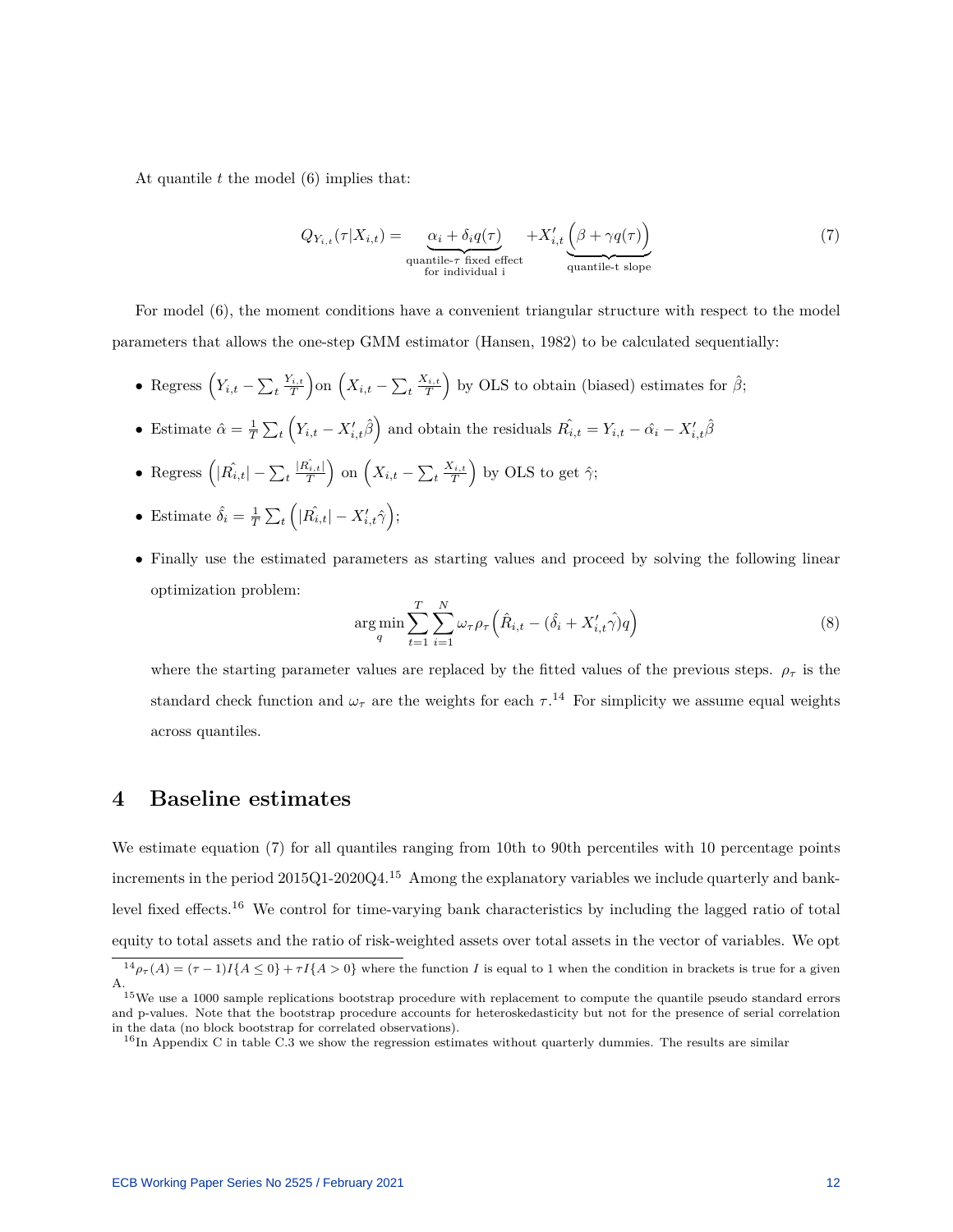for only two bank-specific characteristics to be considered in vector  $X_{i,t}$  to keep the specifications relatively parsimonious. Our vector of explanatory variables also includes the lagged value of NTI/TA to account for the persistence in the trading activities.<sup>[17](#page-13-0)</sup> Lastly, we add an array of exogenous risk factors reflecting macro-financial conditions. In the baseline estimates, the risk factors are the level and the slope of the yield curve proxied by the 3-month euro swap rate and the spread between the 10-year and 3-month euro swap rate, quarter over quarter stock returns at the country level, the spread between BBB corporates and the 10-year swap, quarter over quarter brent oil returns, the quarter returns between Euro-USD dollar exchange rate and the logged Vstoxx. Note that we only encompass contemporaneous values of the risk factors for two reasons. First, we have a relatively short panel and wanted to keep the specification parsimonious, and second, we argue that trading income reacts immediately to changes in financial markets.

Table 2 shows the results for the 10th, 30th, 50th, 70th and 90th percentiles, together with the OLS estimates. Starting with the OLS estimates, the entries of table 2 show that the lagged value of net trading income is significant but negative, indicating that banks can somewhat smooth Net trading income losses across quarters. Positive trading income today (weakly) predicts negative revenue in the next quarter. The other two significant financial indicators are stock returns and oil returns. Stock and oil returns contribute positively on average to net trading revenues.

Turning our attention now to the quantile estimates, we first notice that the degree of persistence does not vary markedly across quantiles. It is a surprising result, indicating that net trading income does not exhibit local persistence effects. Intuitively, it means that in the period of trading losses, the series does not become more persistent, increasing the left tails of the distribution as in Covas, Rump, and Zakrajše[k \(2014\).](#page-26-0) The difference in lagged NTI/TA parameter between the top 10th and the 90th percentile is only 7bps.

On the other hand, financial variables exert significant and heterogeneous effects across percentiles. Besides the autoregressive component, the financial variables have no significant effect over higher quantiles. Yet, stock and oil returns show a positive effect on lower quantiles that are twice as high as the mean or median percentiles. The effect dissipates over quantiles and vanishes entirely at the 90th percentile. Intuitively, the distribution of NTI/TA becomes much more dispersed following a negative shock, with the conditional NTI/TA in higher quantiles being almost unaffected while at lower quantiles exhibiting significant

<span id="page-13-0"></span><sup>&</sup>lt;sup>17</sup>The selection of a single lag stems from the AIC and BIC information criteria. The FE-OLS and FE-QAR estimators are biased in the presence of lagged dependent variables as regressors, particularly for panels with a relatively short time series dimension; see, for example, Galvao J[r \(2011\)](#page-26-11) and Nickel[l \(1981\)\)](#page-27-7). Machado and Silv[a \(2019\)](#page-27-1) show in a simulation exercise that bias arising from the method of moments in such settings should be small and not significantly affect the parameter estimates.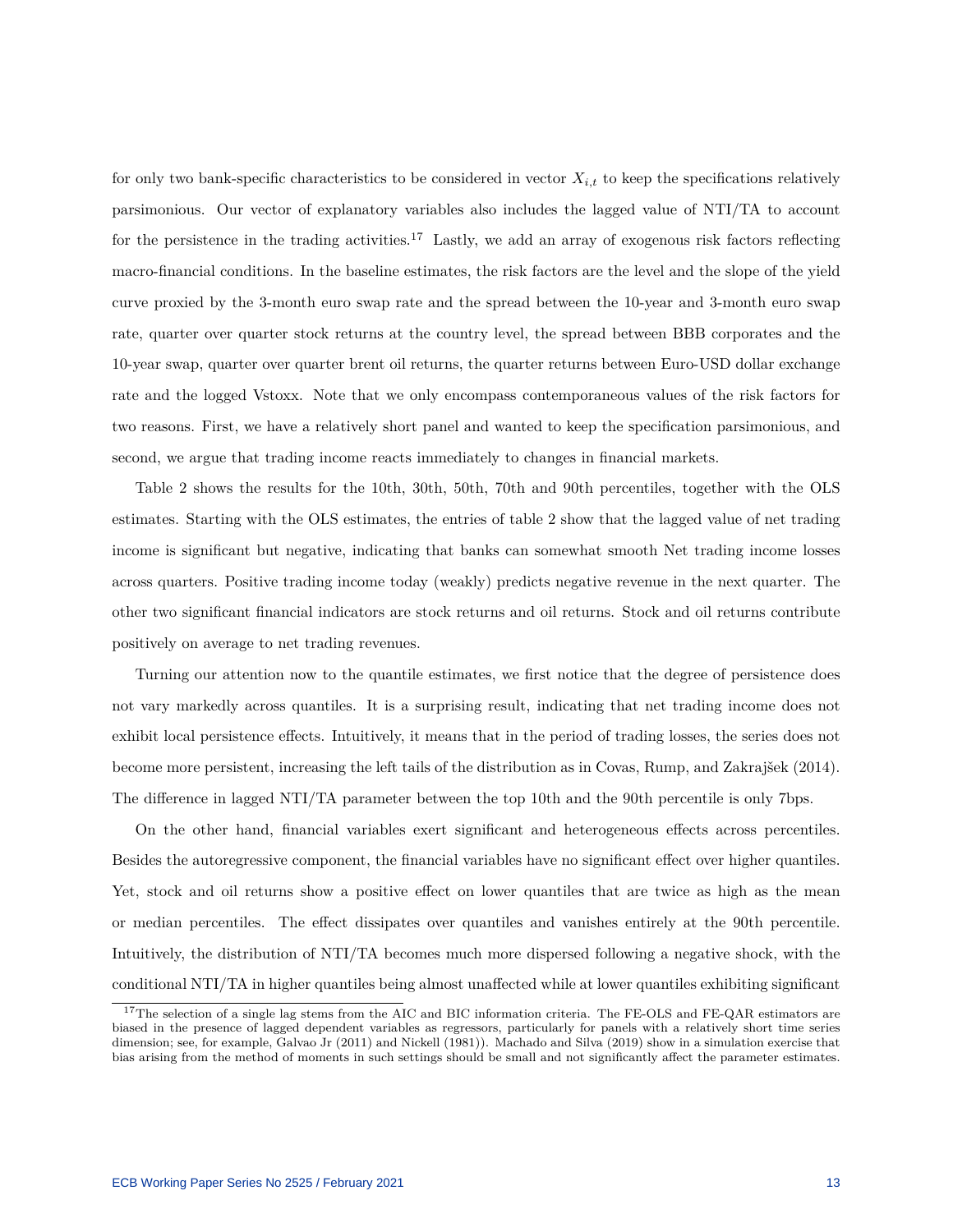| $Y_{i,t} = \text{NTI}$ on Total Assets <sub>t</sub> | <b>OLS</b> | P10       | P <sub>30</sub> | P50        | P70        | P90        |
|-----------------------------------------------------|------------|-----------|-----------------|------------|------------|------------|
| NTI on Total $\text{Assets}_{t-1}$                  | $-0.28***$ | $-0.31**$ | $-0.29***$      | $-0.28***$ | $-0.26***$ | $-0.24***$ |
|                                                     | (0.07)     | (0.14)    | (0.09)          | (0.07)     | (0.06)     | (0.08)     |
|                                                     |            |           |                 |            |            |            |
| Equity on Total Assets <sub><math>t-1</math></sub>  | $-12.75$   | $-9.28$   | $-11.48$        | $-12.69$   | $-13.91$   | $-16.04$   |
|                                                     | (15.62)    | (31.35)   | (16.66)         | (15.50)    | (20.83)    | (36.39)    |
| REA on Total Assets <sub>t-1</sub>                  | $-5.19$    | $-17.17*$ | $-9.57$         | $-5.41$    | $-1.17$    | 6.18       |
|                                                     |            | (9.63)    | (6.57)          | (6.27)     | (7.06)     |            |
|                                                     | (6.27)     |           |                 |            |            | (10.18)    |
| 3 Months Swap $_t$                                  | $-0.82$    | $-1.03$   | $-0.89$         | $-0.82$    | $-0.75$    | $-0.62$    |
|                                                     | (2.09)     | (4.63)    | (2.64)          | (2.09)     | (2.36)     | (4.09)     |
|                                                     |            |           |                 |            |            |            |
| Swap Spread $(10Y-3M)_t$                            | $-0.03$    | 1.45      | 0.51            | $-0.00$    | $-0.53$    | $-1.43$    |
|                                                     | (1.12)     | (1.29)    | (1.07)          | (1.10)     | (1.24)     | (1.59)     |
|                                                     |            |           |                 |            |            |            |
| Credit Spread (BBB - $10\text{Y}t$                  | $-0.49$    | $-2.30$   | $-1.15$         | $-0.52$    | 0.12       | $1.24\,$   |
|                                                     | (1.26)     | (1.75)    | (1.32)          | (1.27)     | (1.38)     | (1.84)     |
| Stock returns $_t$                                  | $4.81**$   | $9.22**$  | $6.42**$        | $4.89**$   | 3.33       | 0.62       |
|                                                     | (2.40)     | (4.00)    | (2.80)          | (2.42)     | (2.38)     | (3.12)     |
|                                                     |            |           |                 |            |            |            |
| Oil returns <sub>t</sub>                            | $2.20**$   | $4.15***$ | $2.92**$        | $2.24***$  | 1.55       | 0.35       |
|                                                     | (0.87)     | (2.08)    | (1.14)          | (0.88)     | (0.97)     | (1.73)     |
|                                                     |            |           |                 |            |            |            |
| $\Delta$ EUR/USD <sub>t</sub>                       | 3.39       | $-2.31$   | 1.31            | 3.28       | 5.30       | 8.80       |
|                                                     | (5.90)     | (6.18)    | (5.71)          | (5.86)     | (6.30)     | (7.51)     |
|                                                     |            |           |                 |            |            |            |
| $\ln$ Euro Vstoxx <sub>t</sub>                      | $-0.70$    | $-1.72$   | $-1.07$         | $-0.72$    | $-0.36$    | $0.26\,$   |
|                                                     | (0.97)     | (1.28)    | (0.82)          | (0.97)     | (1.33)     | (2.14)     |
| <b>Bank fixed effects</b>                           | yes        | yes       | yes             | yes        | yes        | yes        |
| Quarter fixed effects                               | yes        | yes       | yes             | yes        | yes        | yes        |
| Observations                                        | 1242       | 1242      | 1242            | 1242       | 1242       | 1242       |

Table 2: OLS and Quantile Regression estimates on NTI

Standard errors in parentheses

<sup>∗</sup> *p <* 0*.*10, ∗∗ *p <* 0*.*05, ∗∗∗ *p <* 0*.*01

Note: Sample period: 2015:Q1–2020:Q4; No. of banks = 54;The dependent variable is the ratio of the Net trading income (NTI) over Total Assets (TA) in quarter . The entries in the column 2 of table are OLS estimates of the coefficients associated with the explanatory variables. The entries of columns P10, P30, P50, P70 and P90 corresponds to the 10th, 30th, 50th, 70th and 90th percentile estimates of the fixed effects panel quantile model estimated via the method of moments Machado and Silv[a \(2019\).](#page-27-1) Standard error-statistics reported in brackets are based on 1000 bootstrap standard errors clustered by bank.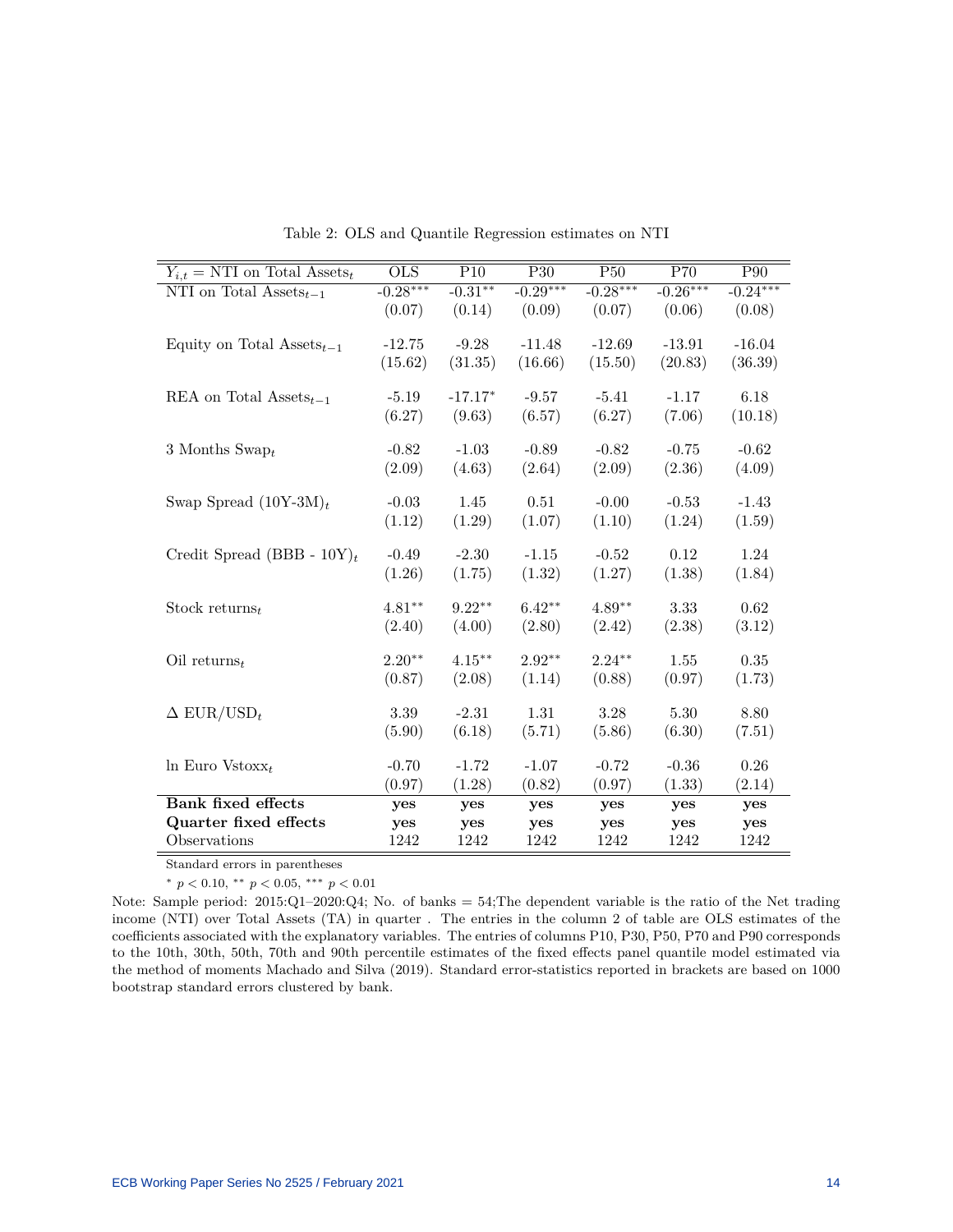losses.

Comparing our results with the one from Covas, Rump, and Zakrajše[k \(2014\)](#page-26-0) for US banks, we can notice that the autoregressive coefficient does not show a statistically significant non-linearity across quantiles. This evidence might be explained based on the more pronounced stability of trading income for European banks. Moreover, this seems to suggest an essential difference between US and EU banks and might also be related to the more flexible specification used in our analysis.

### **5 Robustness checks**

#### **5.1 Sensitivity analysis**

We complement our baseline estimates with a series of robustness checks. First, we estimate the fixed effects panel model for a shorter horizon in order to exclude the Covid-19 period that was characterized by the outbreak of the pandemic and the wide range of policy interventions. The Covid-19 shock hit the European markets around the first quarter of 2020, leading to an initial drop in several macroeconomic and financial variables with an (almost) immediate recovery. To assess how much the covid-19 pandemic influences the results, we restrict the sample up to the end of 2019, i.e. the pre-pandemic period. Table [C.4](#page-32-0) in the Appendix [C](#page-31-0) shows the shorter sample estimates. The autoregressive lagged coefficient becomes much smaller in the pre-covid era and its impact is more pronounced in higher percentiles. This may reflect that banks in lower quantiles may take mitigating measures, such as hedging positions to offset any small fluctuations in market prices. Nonetheless, the sign of the coefficient remains negative and significant. Another interesting fact is that oil price movements have a significant positive effect in higher percentiles as opposed to the full sample estimates. These results indicate that, in normal times, financial factors affect mostly upside risks, whereas in periods of financial turmoil downside risks emerge.

We examine the potential contribution of other risk variables to NTI/TA. In particular, we replace equity returns with Itraxx senior financial returns, Vstoxx with VIX and we add, as an additional regressor, 10-year sovereign spreads for each country. Table [C.5](#page-33-0) in the Appendix [C](#page-31-0) shows that the significance and persistence of net trading income lagged variables hardly change under this different specification. Swap spreads are turning significant at the two tails of the distribution, while itraxx senior financial takes all the significance from stock returns. Consistent with financial indicators, the Itraxx senior financial return is significant and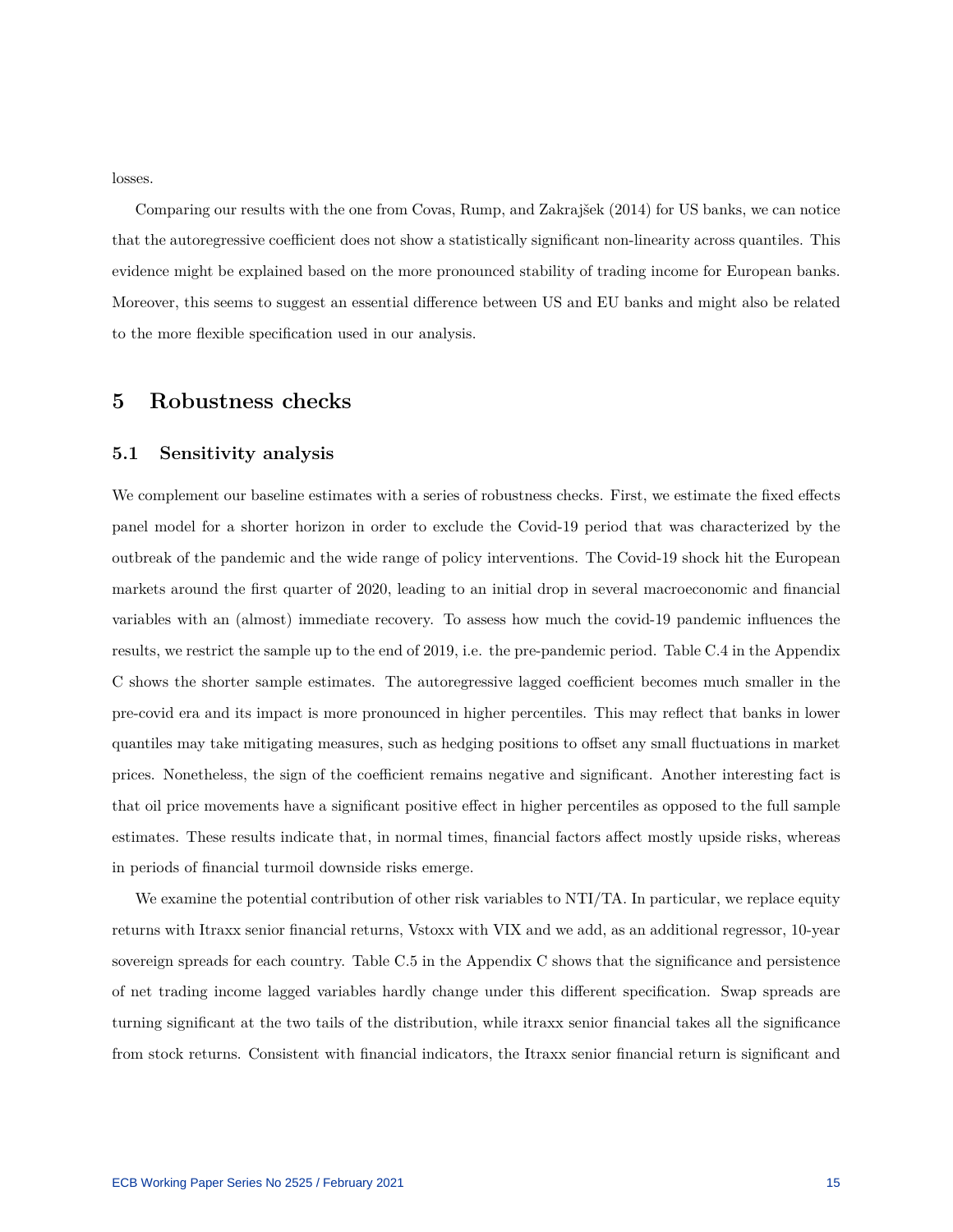negative for lower quantiles.

The fundamental distinction between our model and Covas, Rump, and Zakrajše[k \(2014\)](#page-26-0) is that the latter considers a model where the individual fixed effects only cause parallel (location) shifts in the distribution of the response variable. In contrast, our approach is more general as it allows the individual fixed effects to affect the entire distribution if any  $\delta_i \neq 0$ . To check the suitability of our approach, we test the hypothesis that  $\delta_i = 0 \forall$  i formally via an F-test. Conceptually, the null hypothesis is rejected if the constant of at least one bank varies across quantiles.

Formally, the model [\(6\)](#page-11-1) nests the model of Covas, Rump, and Zakrajše[k \(2014\)](#page-26-0) under the assumption that  $\delta_i = 0 \forall$  i. Under this assumption, the equation [4](#page-11-2) becomes

$$
Q_{Y_{i,t}}(\tau|X_{i,t}) = \alpha_i + X'_{i,t} \underbrace{\left(\beta + \gamma q(\tau)\right)}_{\hat{\beta}(q_{\tau})}
$$
\n
$$
(9)
$$

At this point, we implement an F statistic test that the coefficients on the regressors  $\hat{\delta}_i$  are all jointly zero. The hypothesis is rejected in all specifications.<sup>[18](#page-16-0)</sup> This evidence supports the hypothesis that for European banks generalizing the model by Covas, Rump, and Zakrajše[k \(2014\)](#page-26-0) is more adequate since banks seem to behave differently in different scenarios, making it even more important to depart from linear estimation methods for stress testing purposes.

#### **5.2 In sample and out of sample performance**

Figure [2](#page-17-0) shows the fitted values of the conditional quantiles over time together with the average realized values across the sample of banks.[19](#page-16-1) This figure confirms the goodness of fit of the model and illustrates the asymmetries over quantiles. Higher quantiles are stable over time, whereas lower quantiles vary significantly. We also look to individual banks and observe that while median/mean estimates accurately represent the net trading income ratio during normal times, they perform poorly during periods of financial distress. The realized value during the onset of the Covid-19 pandemic markedly deviates from the median and average

<span id="page-16-0"></span><sup>&</sup>lt;sup>18</sup>Note that for simplicity, we compute the F-test under robust standard errors for the entire sample and not clustered across banks.

<span id="page-16-1"></span> $19\text{We aggregate the quantiles to form a combined distribution using a quantile averaging method known as vincentization.}$ (see Ratcli[ff \(1979\)](#page-27-8) for further details). Vincentization is a simple method to combine distributions by averaging *α* percent quantiles to construct the  $\alpha$  percent quantile of the group where  $0 < \alpha < 1$ . Therefore, if  $q_i$  is the  $\alpha$  percent quantile of  $F_i$ , that is  $F_i(q_i) = \alpha$  then the predicted distribution would be defined by  $F^{-1}(\alpha) = \sum_{i=1}^n w_i q_i$ . In our setting, all the weights are the same.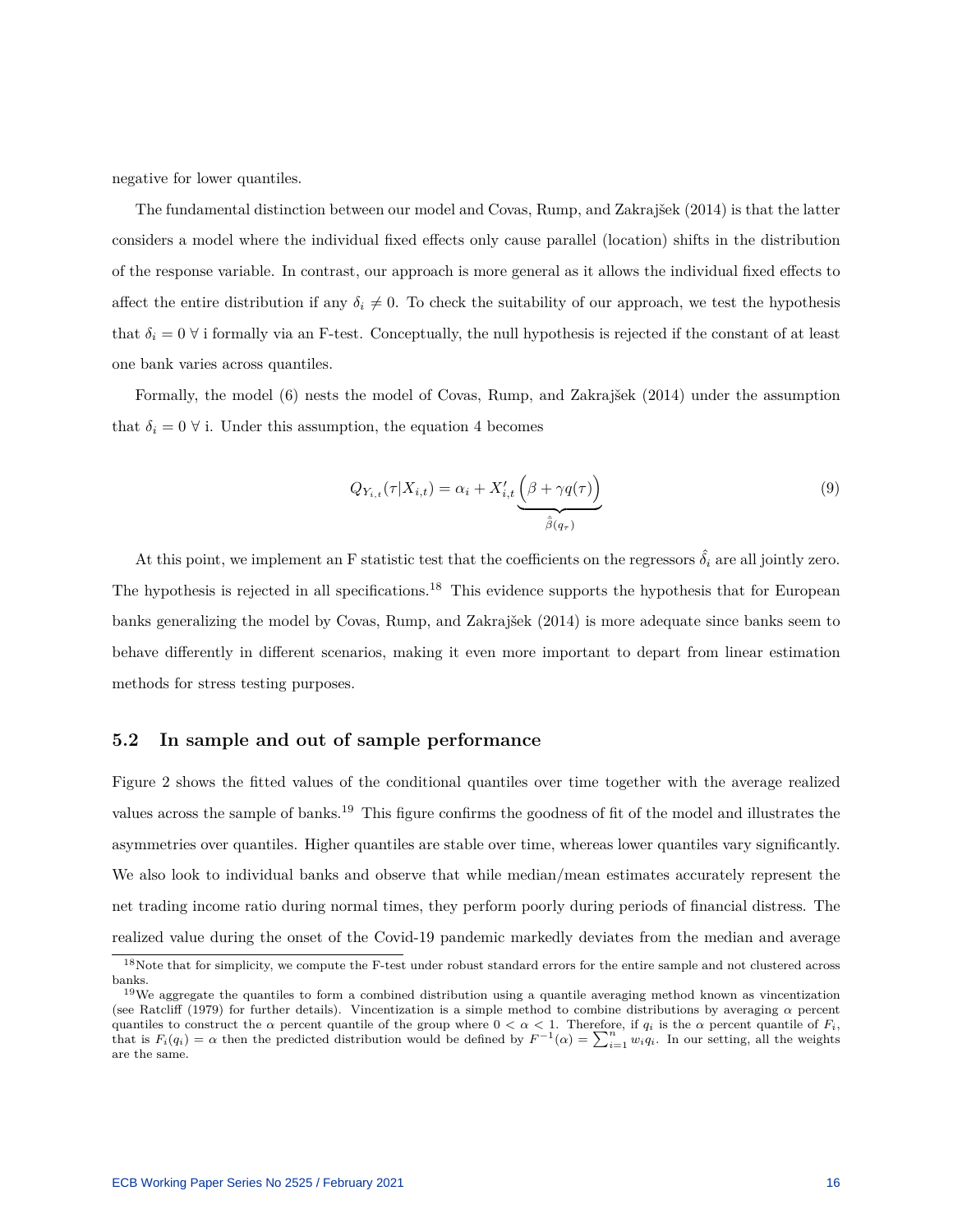<span id="page-17-0"></span>estimates in most of our sample banks. However, the realized values lie within the conditional distribution.



Figure 2: Fitted conditional quantile estimates and average realized NTI/TA

Note: The panel shows the estimates of NTI/TA (bps) over the period 2015-2020 at quarterly intervals for the aggregate sample of banks. The aggregate sample distribution is combined using vincentization - a quantile averaging method. The black line is the conditional median quantile, the shaded dark gray defines the 30th to 70th quantiles and the lighter gray the 10th and 90th quantiles. The blue dashed line shows the realized value.

We also evaluate our methodology based on out-of-sample density forecasts during the period of the covid-19 crisis. First, we estimate the proposed quantile model using the actual data up to the last quarter of 2019. Then, we generate h-step ahead predictive NTI/TA distributions for each bank based on the estimated quantiles.

One challenge for our forecasting exercise is the non-recursive nature of the exercise. The data generating process of each of the exogenous variables included in *Xi,t* is not specified. To circumvent this problem, we follow Covas, Rump, and Zakrajše[k \(2014\)](#page-26-0) and we impose the exogenous variables *Xi,t*, to be equal to their respective realized values over  $h$  steps of the forecast. We begin by estimating the quantile fixed effects model using data from 2015Q1 up to 2019Q4 and iterate one quarter ahead forward to predict the conditional distribution of 2020Q1 for each bank. We then apply the same procedure, expanding the estimation sample, one quarter at a time, until the end of the sample 2020Q4. At each iteration we repeat the two-step procedure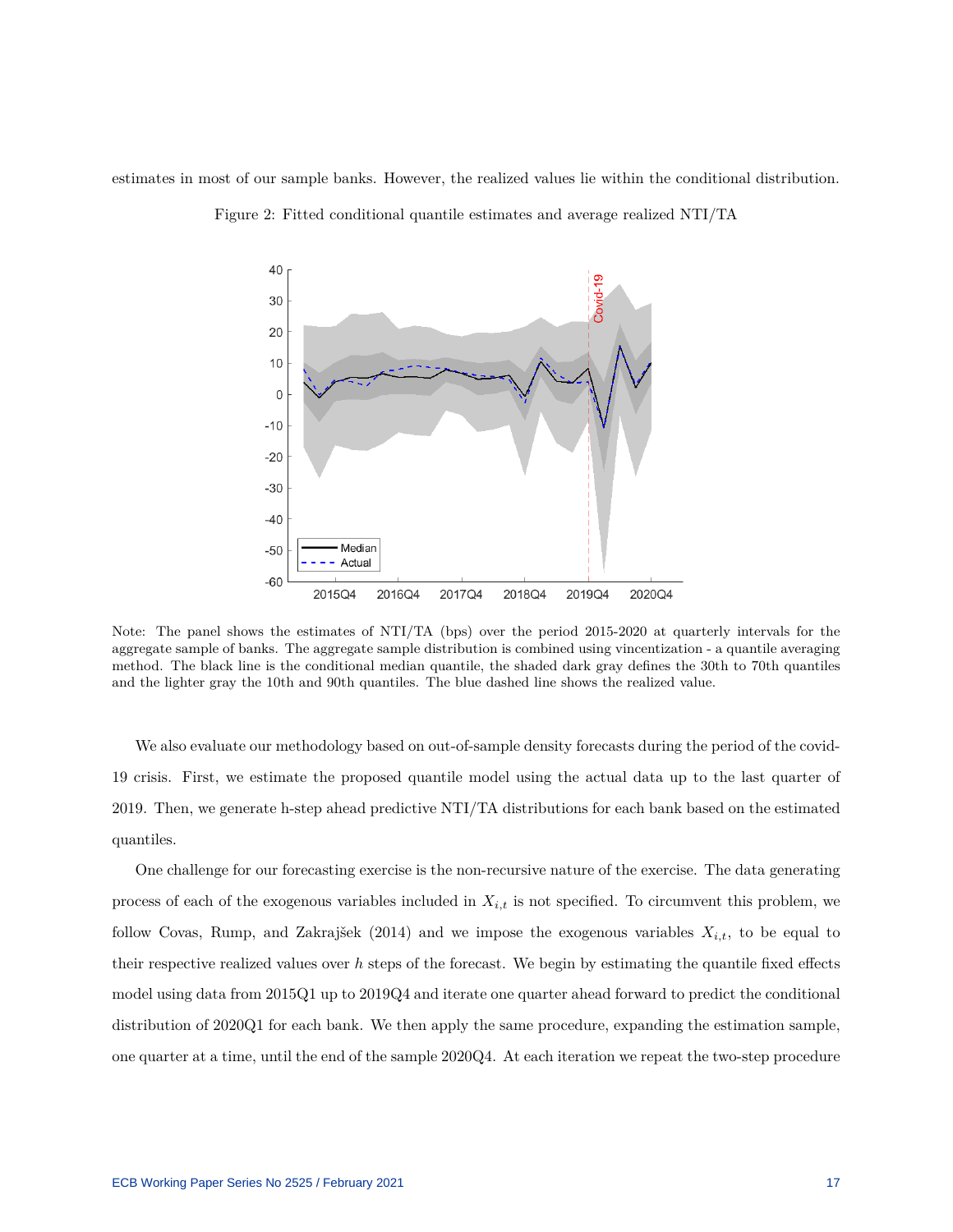<span id="page-18-0"></span>of sections 3 and 5. The outcome of this procedure will be one year out-of sample-density forecasts for each bank around the covid-19 shock and rebound.



Figure 3: conditional forecast density Q1 2020 to Q4 2020.

Note: Out of sample forecasted conditional distributions of NTI/TA (bps) averaged across the 54 banks.The aggregate sample distribution is combined using vincentization - a quantile averaging method. The black line is the realised values, the shaded dark gray defines the 30th to 70th forecasted quantiles and the lighter gray the 10th and 90th forecasted quantiles. The blue dashed line shows the median forcasted value averaged across banks.

Using the conditional quantile forecasts, we estimate the NTI distribution for the following 4 quarters. We estimate the tail risk measures and forecast expected losses across banks. The figure [3](#page-18-0) shows the conditional forecast distribution of NTI/TA from Q2 2020 to Q1 2021. Overall, figure [3](#page-18-0) illustrates that our two-step econometric approach generates robust predictive distributions, and is able to capture downside and upside vulnerabilities particularly well.

## **6 Conditional net trading income distribution**

Based on our empirical model, we can compute the net trading income distribution and the expected shortfall and material loss probability conditional on a set of realized shocks or a hypothetical scenario. The quantile equation [\(3\)](#page-10-4) delivers an approximate empirical inverse cumulative distribution function (CDF) of the NTI/TA ratio for each quarter and each bank.<sup>[20](#page-18-1)</sup> Mapping the estimates of the quantile function into a

<span id="page-18-1"></span><sup>&</sup>lt;sup>20</sup>The quantile function of a scalar random variable Y is the inverse of its cumulative distribution function.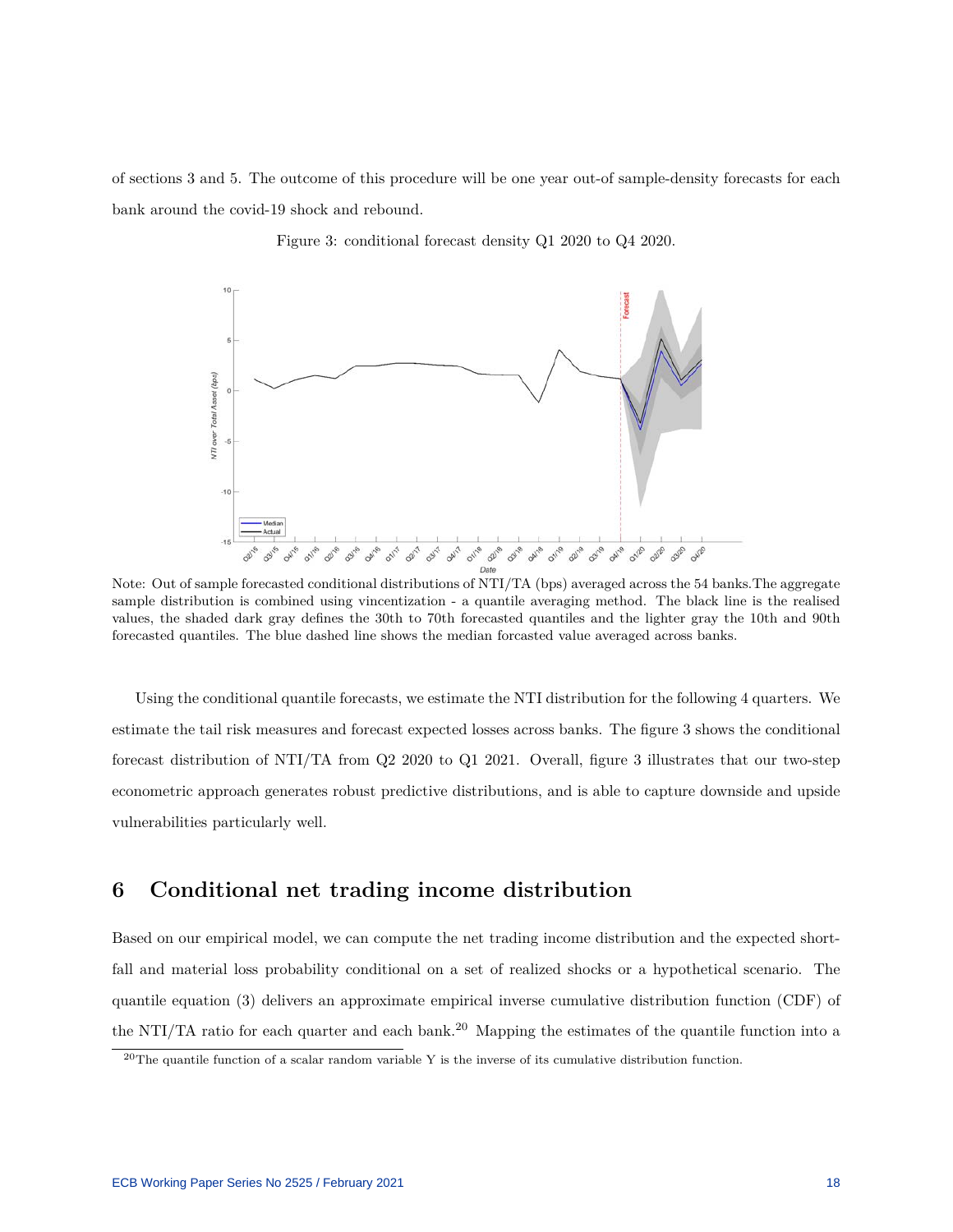probability density function (PDF) is not straightforward because of estimation error and data noise. One way to address this problem is by interpolating the quantile functions using splines and imposing monotonicity and smoothness as in Schmidt and Zh[u \(2016\).](#page-27-6) Alternatively, as shown by Adrian, Boyarchenko, and Giannon[e \(2019\),](#page-26-5) we can recover the probability density function parametrically by fitting parametric probability function. We therefore smooth the estimated quantile distribution every quarter and for each bank by interpolating between the estimated quantiles using the skewed t-distribution developed by Azzalini and Capitani[o \(2003\).](#page-26-12) This methodology permits the transformation of the empirical quantile distribution into an estimated conditional distribution.

Following Azzalini and Capitani[o \(2003\)](#page-26-12) we fit the following probability density function to fitted values of the quantiles computed based on our model:

$$
f_Y(\mu, \sigma, \alpha, \nu) = \frac{2}{\sigma} t \left( \frac{y - \mu}{\sigma}; \nu \right) T \quad \alpha \frac{y - \mu}{\sigma} \sqrt{\frac{\nu + 1}{\nu + \left(\frac{y - \mu}{\sigma}\right)^2}}; \nu + 1 \tag{10}
$$

where  $t(\cdot)$  and  $T(\cdot)$  respectively denote the PDF and CDF of the Student t-distribution. The four parameters of the distribution pin down the location  $\mu$ , the scale  $\sigma$ , the fatness  $\nu$ , and the shape  $\alpha$ . Relative to the t-distribution, the skewed t-distribution adds the shape parameter which regulates the skewing effect of the CDF on the PDF. Similarly to Adrian, Boyarchenko, and Giannon[e \(2019\),](#page-26-5) we choose the four parameters  $\mu_t$ ,  $\sigma_t$ ,  $\alpha_t$ ,  $\nu_t$  every quarter in order to minimize the distance between our estimated quantile function  $Q_{Y_t}(\tau|X_t)$  and the quantile function of the skewed t-distribution  $F^{-1}(\tau|\mu_t, \sigma_t, \alpha_t, \nu_t)$  to match the 10th to 90th quantiles. Formally, for each bank i:

<span id="page-19-0"></span>
$$
[\hat{\mu}_t, \hat{\sigma}_t, \hat{\alpha}_t, \hat{\nu}_t] = \underset{\mu, \sigma, \alpha, \nu}{\arg \min} \sum_{\tau} \left( Q_{Y_t}(\tau | X_t) - F_{Y_t}^{-1}(\tau | \mu_t, \sigma_t, \alpha_t, \nu_t) \right)^2 \tag{11}
$$

where  $\hat{\mu}_t \in \mathbb{R}, \, \hat{\sigma}_t \in \mathbb{R}, \, \hat{\alpha}_t \in \mathbb{R}, \, \hat{\nu}_t \in \mathbb{R}^+$ 

Figure [4](#page-21-0) shows the smoothed conditional distribution functions  $Q_{Y_t}(\tau|X_t)$  for two selected periods: the last quarter of 2019 and the first quarter of 2020. The conditional distribution is very sensitive to changes in financial risk factors. During the onset of the Covid-19 pandemic, the tails of the distribution have become fatter, especially the left tails for many of the 54 selected banks. The visible shift to the left and fattening of the tails implies that there is a higher probability of the bank experiencing both negative and extreme NTI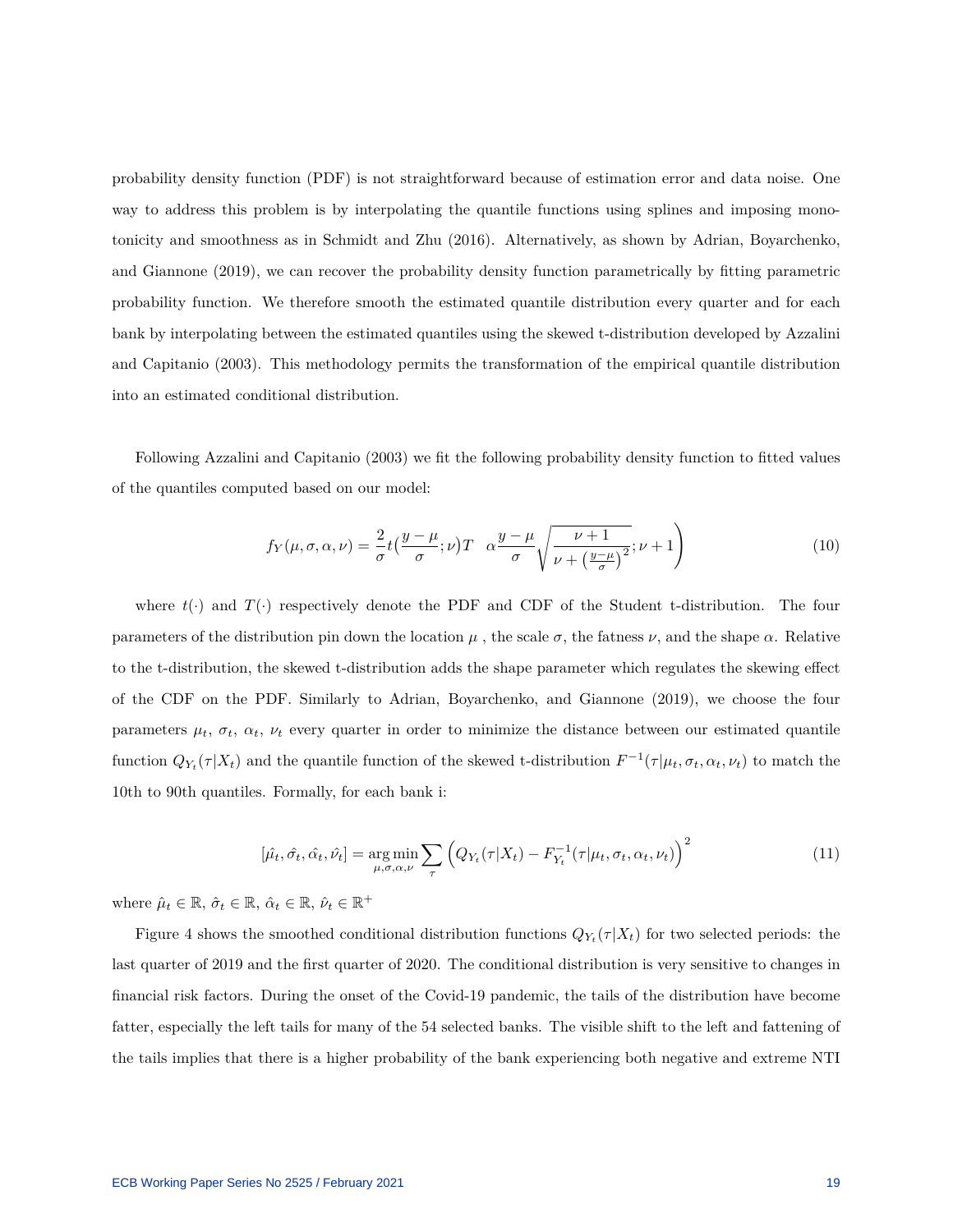losses in the following quarter.

## **7 Conditional capital shortfall and material loss probability**

So far, we use the method of moments to estimate the parameters of a quantile panel model with a large number of fixed effects (banks) and then we derive the empirical conditional distribution. In this section, we exemplify how the empirical distribution could be used to quantify the downside and upside risks to net trading income. The risks could be summarized by two tail risk measures - conditional expected shortfall and the material loss probability. For a given target percentile  $\alpha$  the expected shortfall in the current period could be formally defined as follows

$$
ES_t = \frac{1}{\alpha} \int_0^{\alpha} \hat{F}_{y_t|X_t}^{-1}(\tau|X_t)d\tau
$$
\n(12)

where  $\hat{F}_{y_t|X_t}^{-1}$  is computed according equation [11.](#page-19-0)

The counterparty equivalent for the upper tail - expected longrise is defined as

$$
LR_t = \frac{1}{\alpha} \int_{1-\alpha}^1 \hat{F}_{y_t|X_t}^{-1}(\tau|X_t) d\tau
$$
\n(13)

The 5% expected shortfall is the expectation of NTI ratio realization to be below the 5th percentile of the conditional distribution. To assess expected shortfalls and loss probabilities we measure NTI relative to RWAs to allow for comparison to CET1 ratios.<sup>[21](#page-20-0)</sup>,<sup>[22](#page-20-1)</sup> In the spirit of EBA stress test exercise, we consider NTI loss greater than 15bps of total RWAs as material. Since expected shortfall (longrise) is an average over all losses in the tail that exceed a value at risk defined at  $\alpha$  percentile of the conditional distribution, it is very sensitive to NTI losses (profits) deep in the tail. This makes an appealing tail risk measure as it can capture fat tails which are characteristically present in financial distributions, such as NTI.

An alternative way of characterizing left tail risks is in terms of material loss probability, which is the likelihood that NTI losses exceed a certain threshold in the distribution. To estimate the material loss

<span id="page-20-1"></span><span id="page-20-0"></span><sup>21</sup>In order to derive this ratio, we multiplied NTI by TA and divided it by RWA.

 $22$ The standard regulatory benchmark for measuring bank solvency is the common equity tier 1 (CET1) ratio, measured as common equity capital relative to risk-weighted assets (RWAs). Under European capital requirement regulation (CRR) banks are required to hold a minimum amount of regulatory capital to ensure they can withstand stress. CET1 capital is the highest quality capital that a bank holds and will be the first to absorb losses.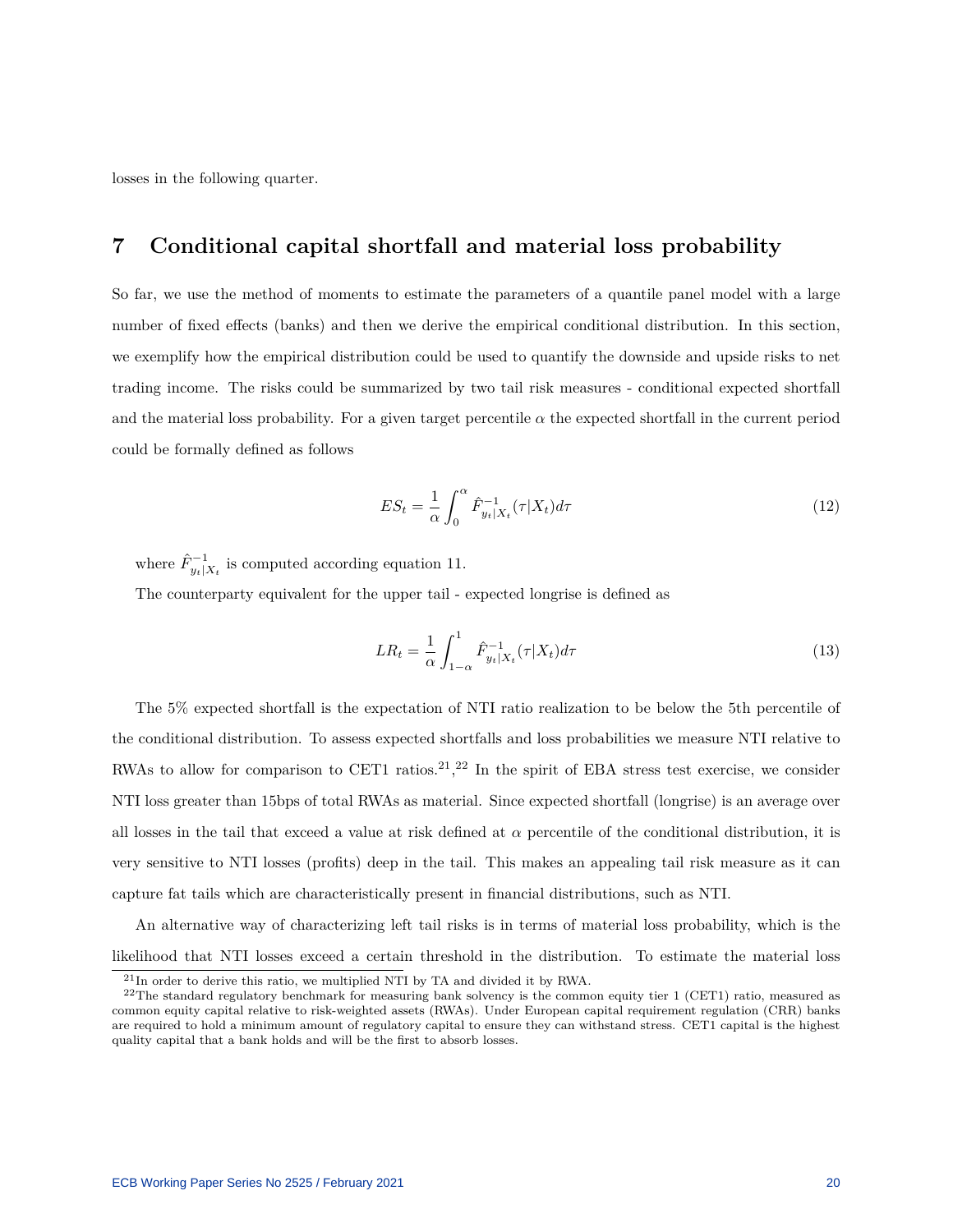<span id="page-21-0"></span>

#### Figure 4: Conditional NTI/RWA distribution.

(a) Conditional distribution Q4 2019





(b) Conditional distribution Q1 2020

Note: The panels show the estimated conditional smoothed distribution of equation (5) for NTI/RWA. The top panel shows the conditional distribution in Q4 2019, and the bottom panel in Q1 2020. Each bank in the sample is represented along the z-axis. NTI has been restated relative to risk-weighted assets (RWA) so as to measure the expected impact on the bank CET1 ratio. NTI/RWA is presented in basis points.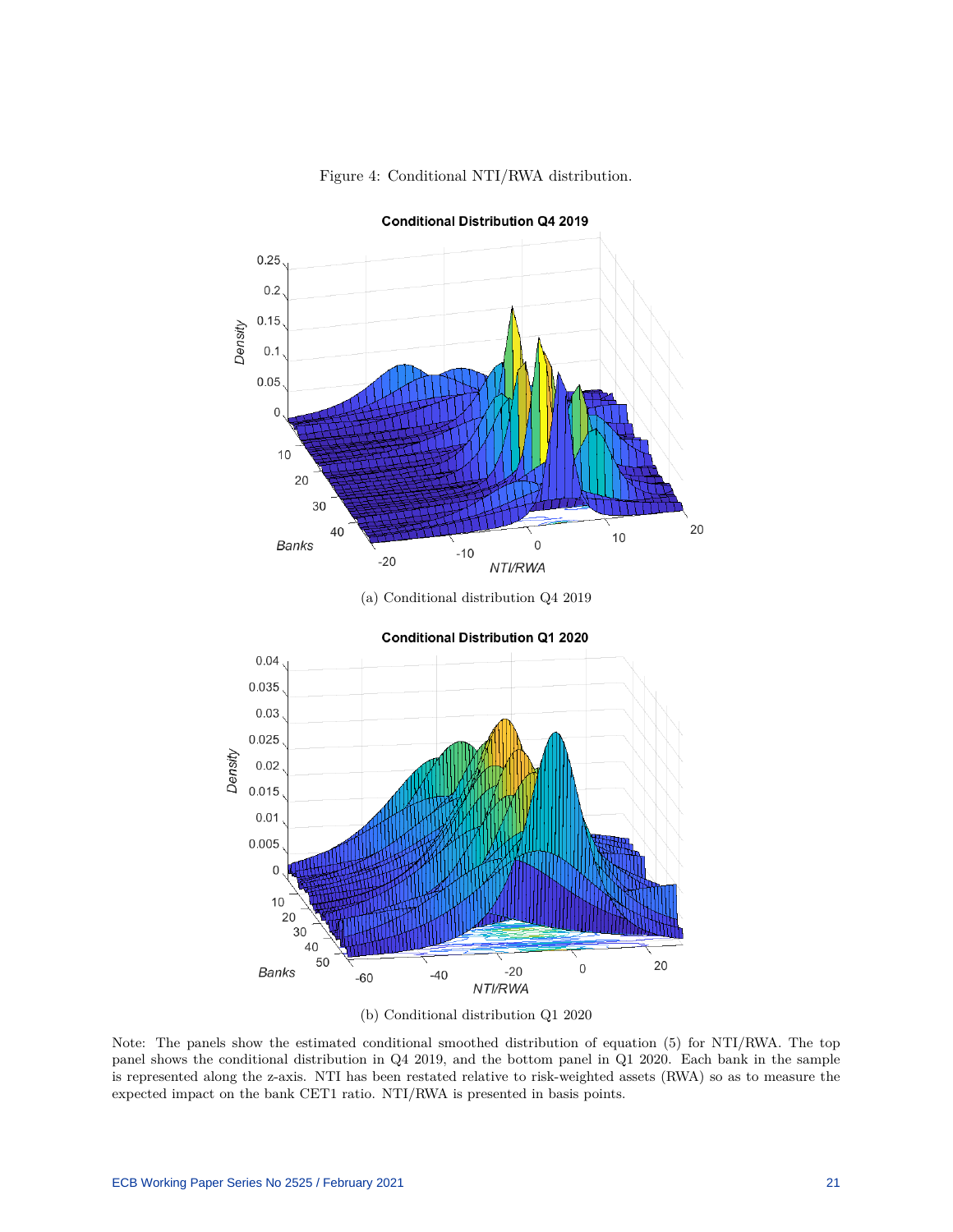probability (MLP) we ask what is the probability that a loss is material in the next quarter (exceeds 15bps of total RWAs):

$$
MLP_t = Pr(-\infty < \tau < -15) = \int_{-\infty}^{-15bps} \hat{f}_{y_t|X_t}(\tau|X_t)d\tau
$$
\n(14)

where  $\hat{f}_{y_t|X_t}$  is the density of the fitted skewed t-distribution estimated according to equation [11.](#page-19-0)

Figure [5](#page-23-0) shows the conditional expected shortfall at 5 and 10 percent levels for the full sample of banks. The conditional distribution changes over time and is extremely sensitive to shocks in financial risk factors. Based on the estimated model, the Covid-19 crisis leads to a marked increase in expected CET1 loss at both 5 and 10 percent in the first quarter of 2020. In the 5 percent tail, there is wide variation across banks as shown in Figure [5](#page-23-0) expected losses vary from 50bps to 200bps for banks at the extremes, evidence of fat tails shown in the conditional NTI distribution. At the height of the Covid-19 crisis, all 54 banks have a 10% expected capital shortfall greater than a material loss of 15bps RWAs. This means that if a bank experiences a tail loss, the expectation is that it will be material.

On the other hand, the upside risks summarized by expected longrise at the top 5th percentile are found to be more stable and less responsive to financial shocks. Figure [6](#page-24-0) shows that even during the period of covid-19 upside risks increase by a modest of 10 bps for the median bank compared to 50 bps on the expected shortfall we saw in figure [5.](#page-23-0)

Lastly, figure [7](#page-25-2) shows the probability of a material NTI loss across time. Overall, for the median bank the probability of a material loss is stable over time hovering around 10%. At the onset of the covid-19 crisis of there is a jump in probability to around 40% but this drops to 10% two quarters later. Overall, we can conclude that although downside and upside risks are somewhat correlated, downside risks are much more material and volatile to financial market developments.

## **8 Conclusion**

Despite the rising contribution of non-interest income on banks' profitability, the risks associated with it to the banking sector are not well quantified. In this paper, we propose a new two-step econometric approach to measure the banks trading revenue vulnerability to financial shocks. First, we estimate a dynamic fixed effects quantile panel model using the method of moments approach (Machado and Silv[a \(2019\)\)](#page-27-1). Then, based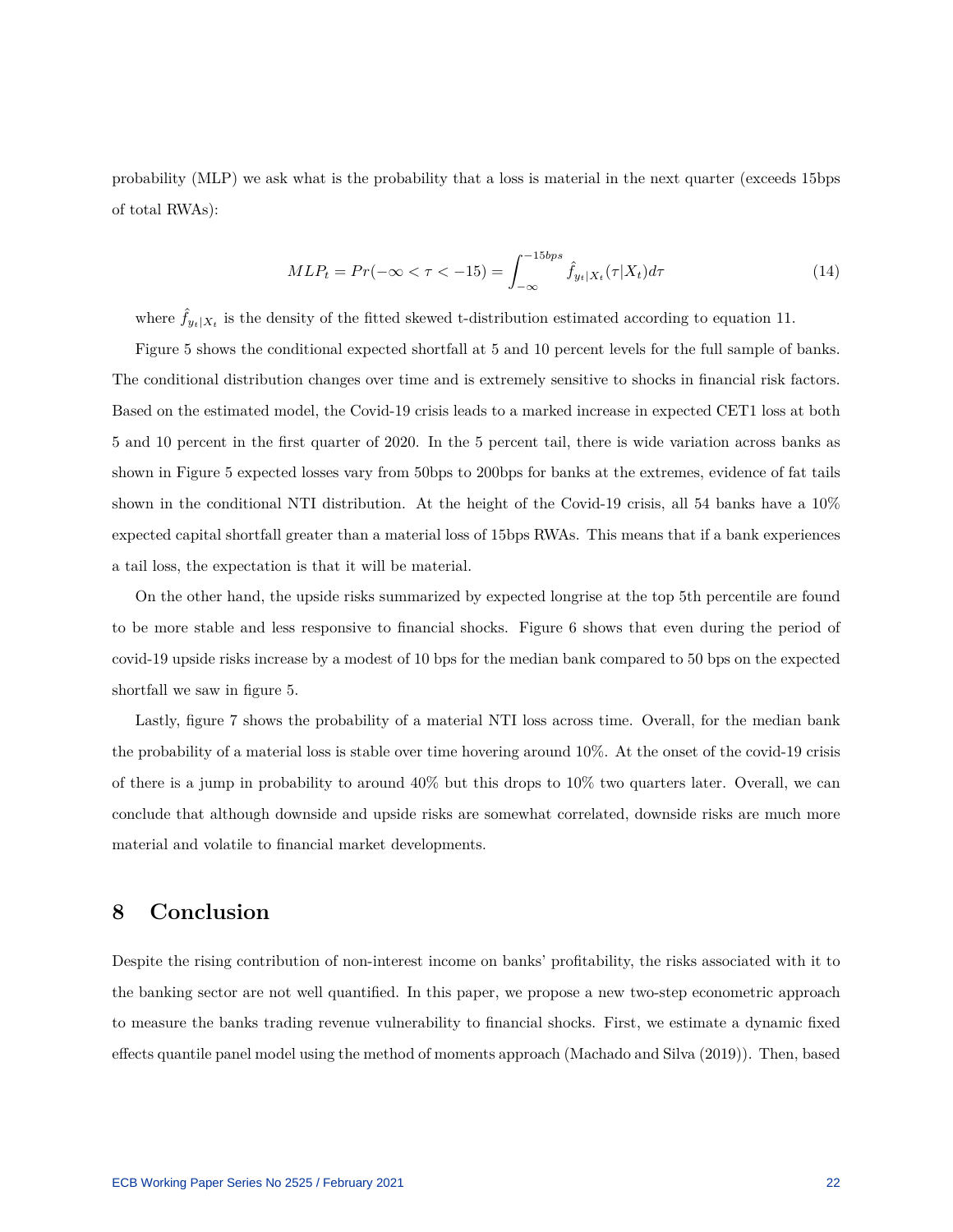<span id="page-23-0"></span>

Figure 5: Conditional expected capital shortfall.

Note: The graph shows expected shortfall for banks over the sample period 2015 - 2020 Q1 as defined in equation (11). The upper panel shows the 5% expected shortfall and the lower panel shows the 10%. Each quarterly observation on the graph shows the cross sectional distribution across the sample of banks. The black line represents the bank with the median expected shortfall, the shaded dark gray defines the banks at the 30th to 70th quantiles and the lighter gray the 10th and 90th quantiles. Expected shortfall is expressed in basis points of NTI/RWA.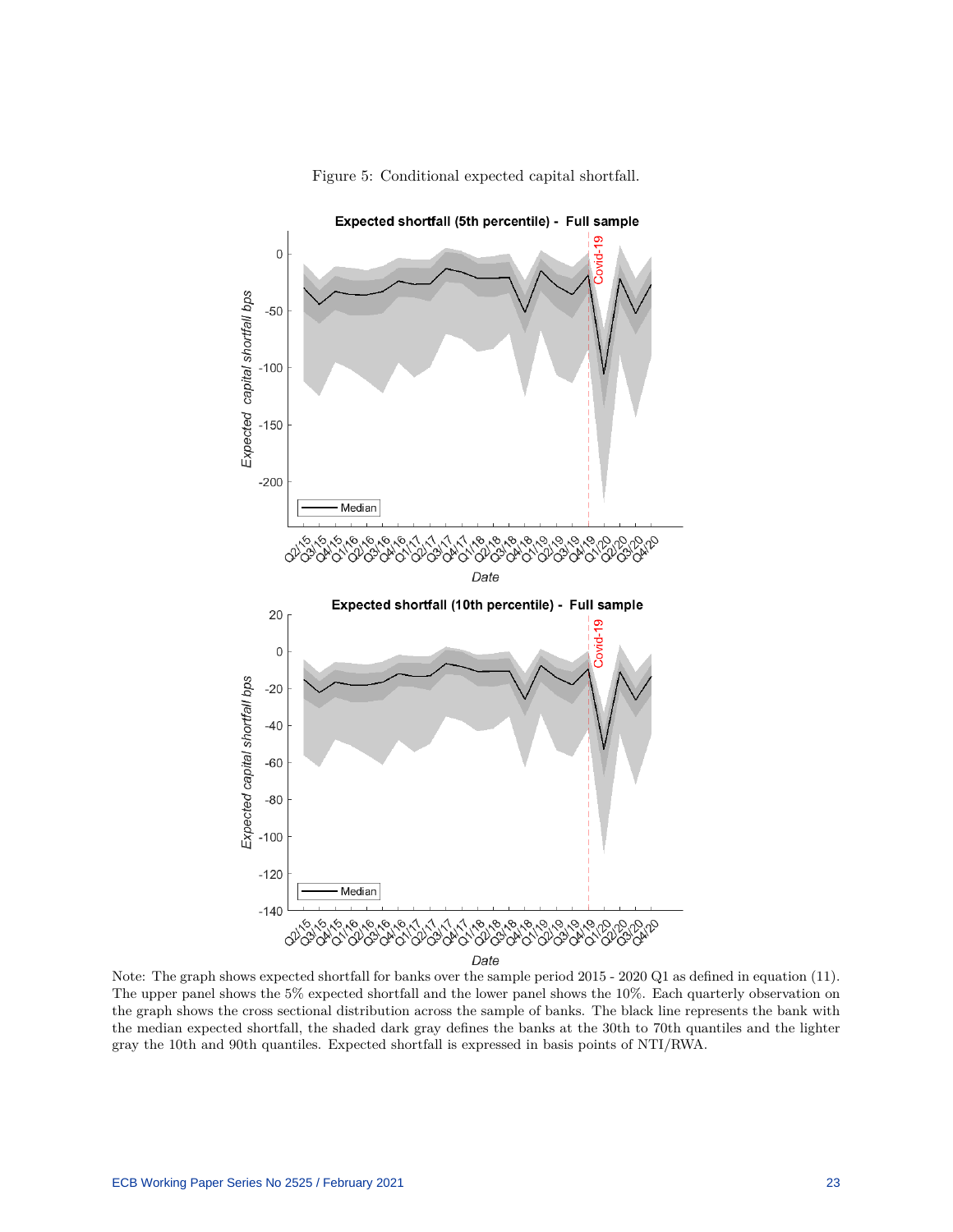<span id="page-24-0"></span>

#### Figure 6: Conditional expected capital longrise.

Note:The graph shows the conditional expected capital growth conditional on NTI/RWA being above the 95th percentile as defined in equation (12). Each quarterly observation on the graph shows the cross sectional distribution across the sample of banks. The black line represents the bank with the median expected longrise, the shaded dark gray defines the banks at the 30th to 70th quantiles and the lighter gray the 10th and 90th quantiles. Expected longrise is expressed in basis points of NTI/RWA.

on the model parameters we retrieve the entire conditional distribution by interpolating across quantiles as in Adrian, Boyarchenko, and Giannon[e \(2019\).](#page-26-5)

We show empirically the strong and asymmetric impact of financial risk factors on the distribution of NTI/TA across a large sample of European Banks. We find the left tail of the net trading income distribution is much more volatile and responsive to financial developments, whereas the right tail is much less responsive. Finally, we demonstrate how the methodology could be used to derive plausible measures and probabilities of a capital shortfall for stress test participating banks.

We argue that the model could be used by regulators as an additional tool in stress test exercises. The values of financial risk factors are available in real-time from various market providers. Using the model (quantile), it is possible to make projections of NTI considering the possible development of macro-financial variables and banks' characteristics.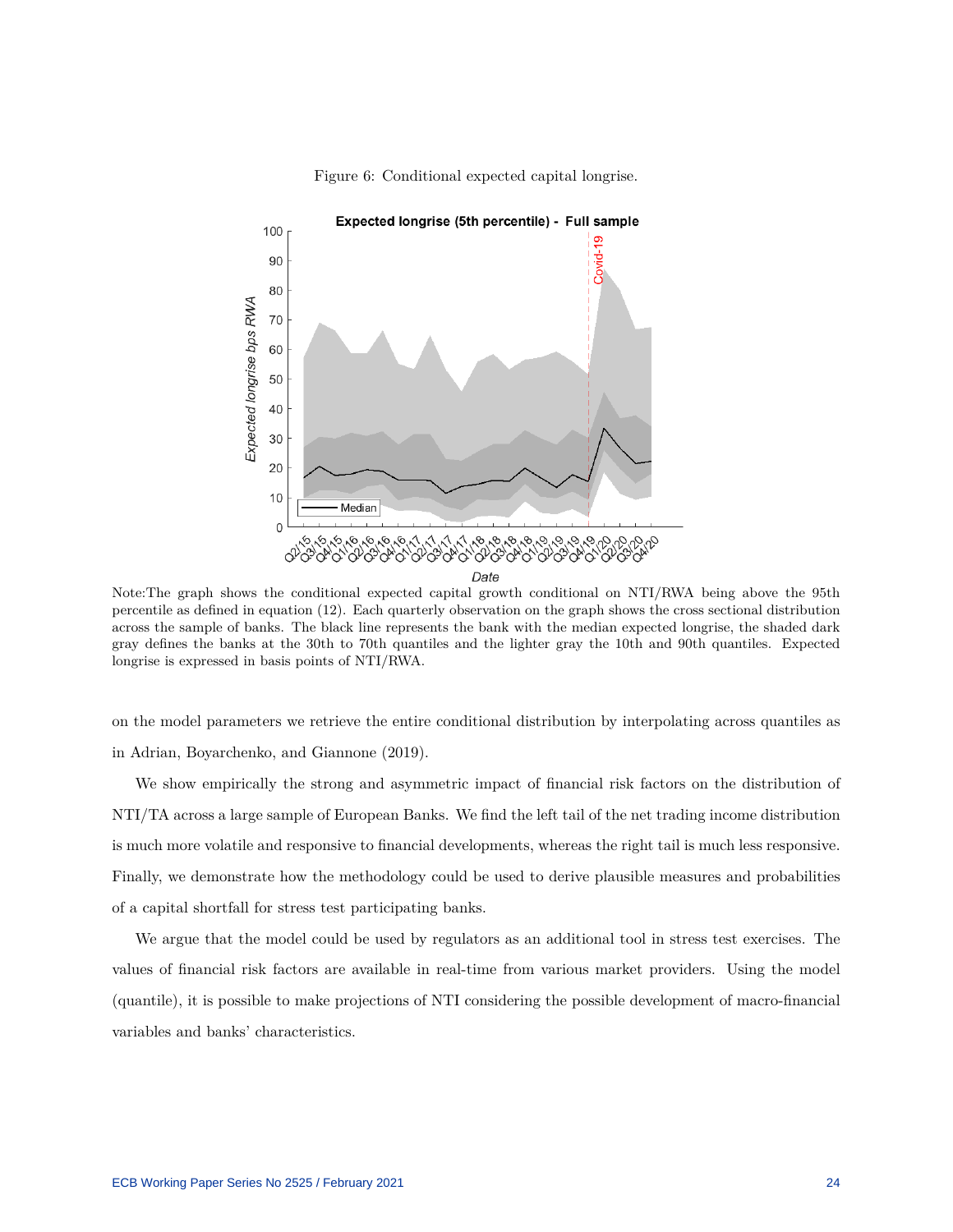<span id="page-25-2"></span>

#### Figure 7: Material loss probability.

Note: The graph shows the short term probability of a loss being equal to or exceeding 15bps in the following quarter as defined in equation (13).Each quarterly observation on the graph shows the cross sectional distribution across the sample of banks. The black line represents the bank with the median probability of exceeding 15bps, the shaded dark gray defines the banks at the 30th to 70th quantiles and the lighter gray the 10th and 90th quantiles.

Our methodology could be also employed and extended in other interest and non-interest income sources such as commission fees and operating income. The key risk factors are likely to differ, but distributional effects should also be substantial. With the exemption of Coffinet, Lin, and Marti[n \(2009\)](#page-26-3) and Kok, Mirza, and Pancar[o \(2019\)](#page-26-13) the literature on other sources of income is scarce.

## **References**

- <span id="page-25-1"></span>Acharya, Viral, Robert Engle, and Diane Pierret (2014). "Testing macroprudential stress tests: The risk of regulatory risk weights". In: *Journal of Monetary Economics* 65, pp. 36–53.
- <span id="page-25-0"></span>Acharya, Viral, Robert Engle, and Matthew Richardson (May 2012). "Capital Shortfall: A New Approach to Ranking and Regulating Systemic Risks". In: *American Economic Review* 102(3), pp. 59–64.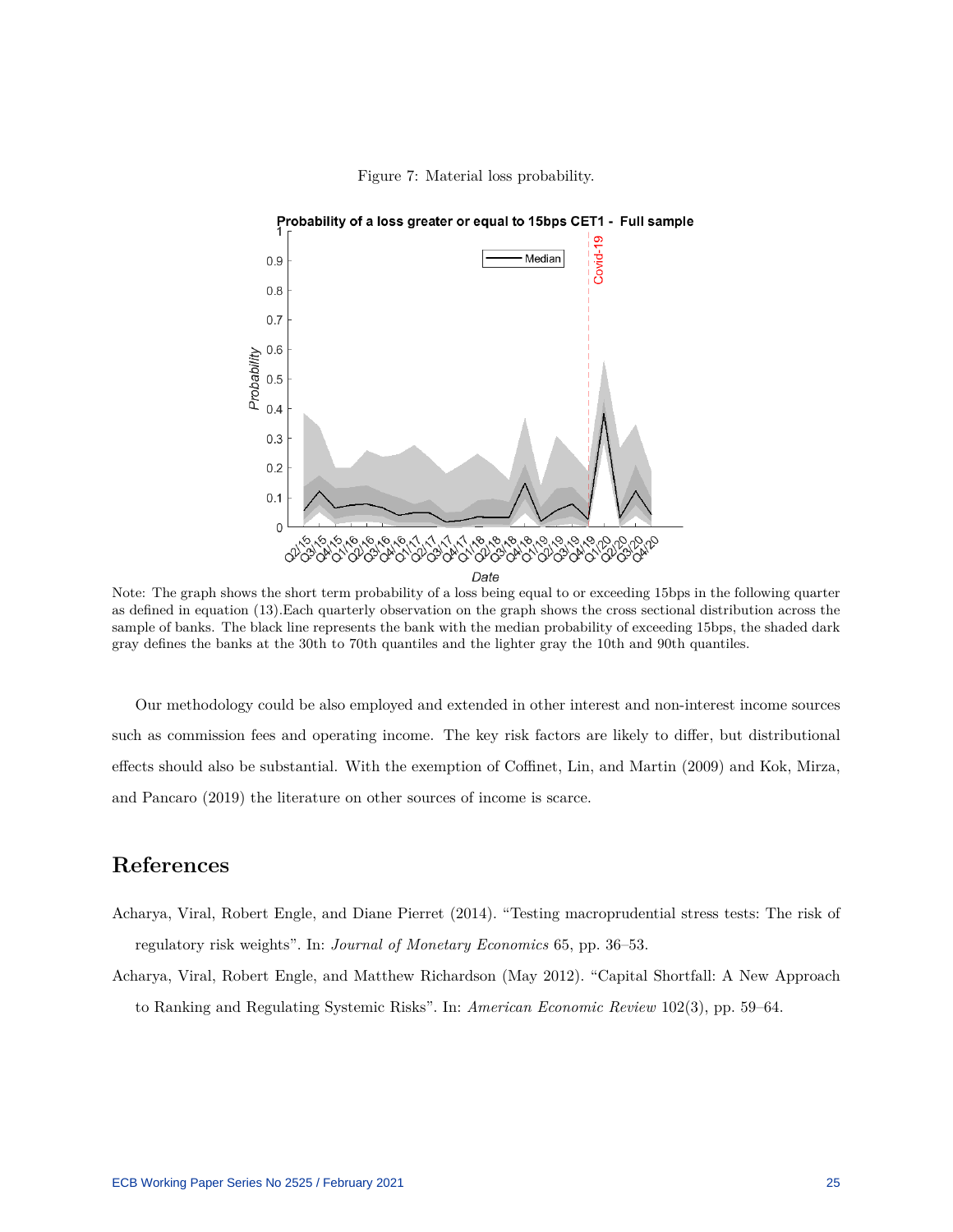- <span id="page-26-5"></span>Adrian, Tobias, Nina Boyarchenko, and Domenico Giannone (Apr. 2019). "Vulnerable Growth". In: *American Economic Review* 109(4), pp. 1263–89.
- <span id="page-26-2"></span>Albertazzi, Ugo and Leonardo Gambacorta (2009). "Bank profitability and the business cycle". In: *Journal of Financial Stability* 5(4), pp. 393–409.
- <span id="page-26-12"></span>Azzalini, Adelchi and Antonella Capitanio (2003). "Distributions generated by perturbation of symmetry with emphasis on a multivariate skew t-distribution". In: *Journal of the Royal Statistical Society: Series B (Statistical Methodology)* 65(2), pp. 367–389.
- <span id="page-26-10"></span>Canay, Ivan A (2011). "A simple approach to quantile regression for panel data". In: *The Econometrics Journal* 14(3), pp. 368–386.
- <span id="page-26-7"></span>Chavleishvili, Sulkhan and Simone Manganelli (2019). "Forecasting and stress testing with quantile vector autoregression". In: *ECB Working Paper*.
- <span id="page-26-3"></span>Coffinet, Jérome, Surong Lin, and Clément Martin (2009). "Stress testing French banks' income subcomponents". In: *Banque de France Working Paper*.
- <span id="page-26-0"></span>Covas, Francisco B., Ben Rump, and Egon Zakrajšek (2014). "Stress-testing US bank holding companies: A dynamic panel quantile regression approach". In: *International Journal of Forecasting* 30(3), pp. 691–713.

<span id="page-26-6"></span><span id="page-26-1"></span>European Central Bank (2000). *EU Banks' Income Structure*.

- Figueres, Juan Manuel and Marek Jarociński (2020). "Vulnerable growth in the euro area: Measuring the financial conditions". In: *Economics Letters*, p. 109126.
- <span id="page-26-11"></span>Galvao Jr, Antonio F (2011). "Quantile regression for dynamic panel data with fixed effects". In: *Journal of Econometrics* 164(1), pp. 142–157.
- <span id="page-26-4"></span>Ghysels, Eric, Pierre Guérin, and Massimiliano Marcellino (2014). "Regime switches in the risk–return tradeoff". In: *Journal of Empirical Finance* 28, pp. 118–138.
- <span id="page-26-8"></span>Koenker, Roger (2004). "Quantile regression for longitudinal data". In: *Journal of Multivariate Analysis* 91(1), pp. 74–89.
- <span id="page-26-13"></span>Kok, Christoffer, Harun Mirza, and Cosimo Pancaro (2019). "Macro stress testing euro area banks' fees and commissions". In: *Journal of International Financial Markets, Institutions and Money* 61, pp. 97–119.
- <span id="page-26-9"></span>Lamarche, Carlos (2010). "Robust penalized quantile regression estimation for panel data". In: *Journal of Econometrics* 157(2), pp. 396–408.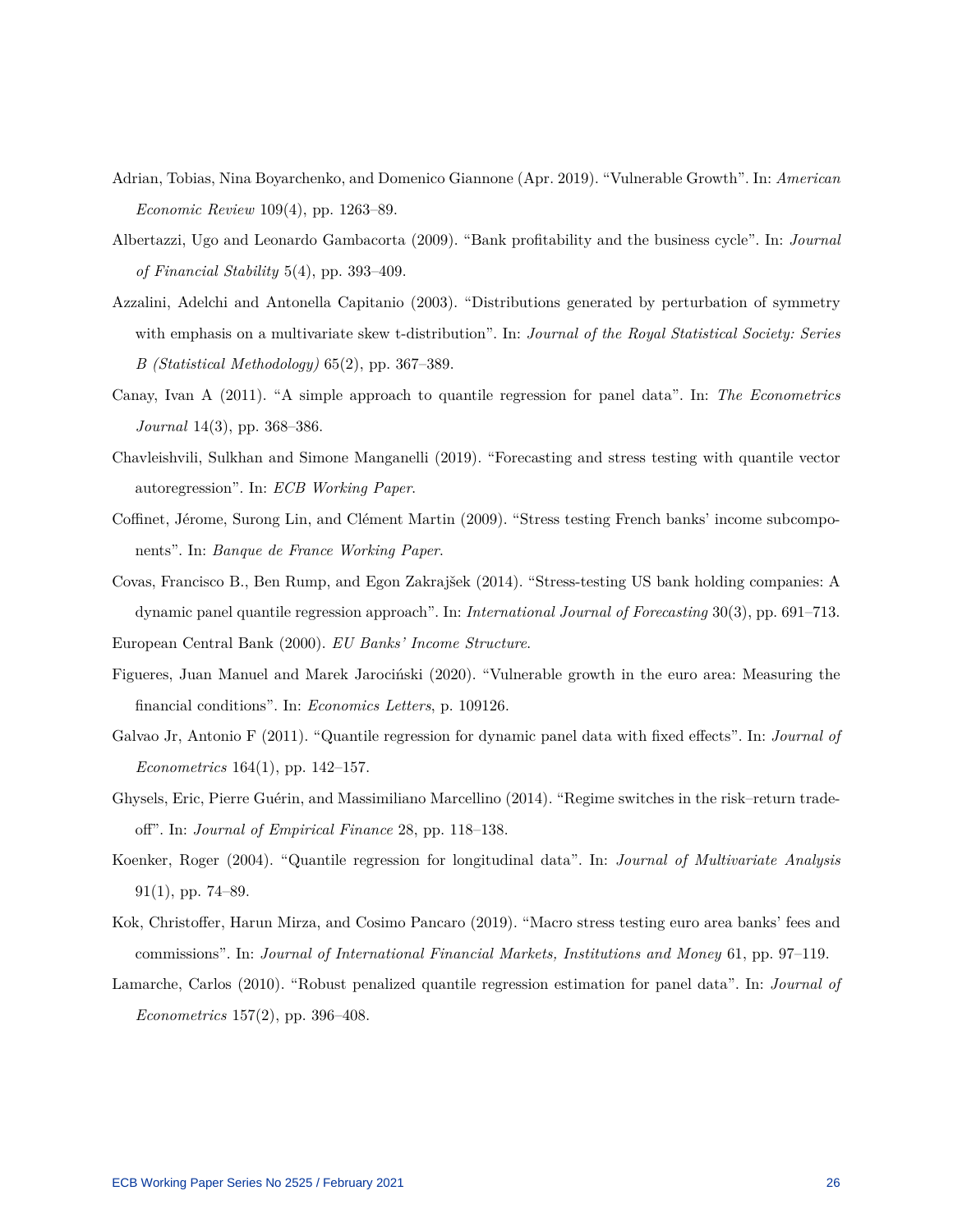- <span id="page-27-3"></span>Lehmann, Hansjörg, Michael Manz, et al. (2006). *The exposure of Swiss banks to macroeconomic shocks-an empirical investigation*. Tech. rep.
- <span id="page-27-1"></span>Machado, José AF and JMC Santos Silva (2019). "Quantiles via moments". In: *Journal of Econometrics* 213(1), pp. 145–173.
- <span id="page-27-7"></span>Nickell, Stephen (1981). "Biases in dynamic models with fixed effects". In: *Econometrica: Journal of the econometric society*, pp. 1417–1426.
- <span id="page-27-5"></span>Quagliariello, Mario et al. (2004). *Banks' performance over the business cycle: a panel analysis on Italian intermediaries*. Tech. rep.
- <span id="page-27-8"></span>Ratcliff, Roger (1979). "Group reaction time distributions and an analysis of distribution statistics." In: *Psychological bulletin* 86(3), p. 446.
- <span id="page-27-6"></span>Schmidt, Lawrence and Yinchu Zhu (2016). "Quantile spacings: A simple method for the joint estimation of multiple quantiles without crossing".
- <span id="page-27-4"></span>Schuermann, Til (2014). "Stress testing banks". In: *International Journal of Forecasting* 30(3), pp. 717–728.
- <span id="page-27-2"></span>Stiroh, Kevin J (2004). "Diversification in banking: Is noninterest income the answer?" In: *Journal of money, Credit and Banking*, pp. 853–882.
- <span id="page-27-0"></span>Williams, Barry (2016). "The impact of non-interest income on bank risk in Australia". In: *Journal of Banking & Finance* 73, pp. 16–37.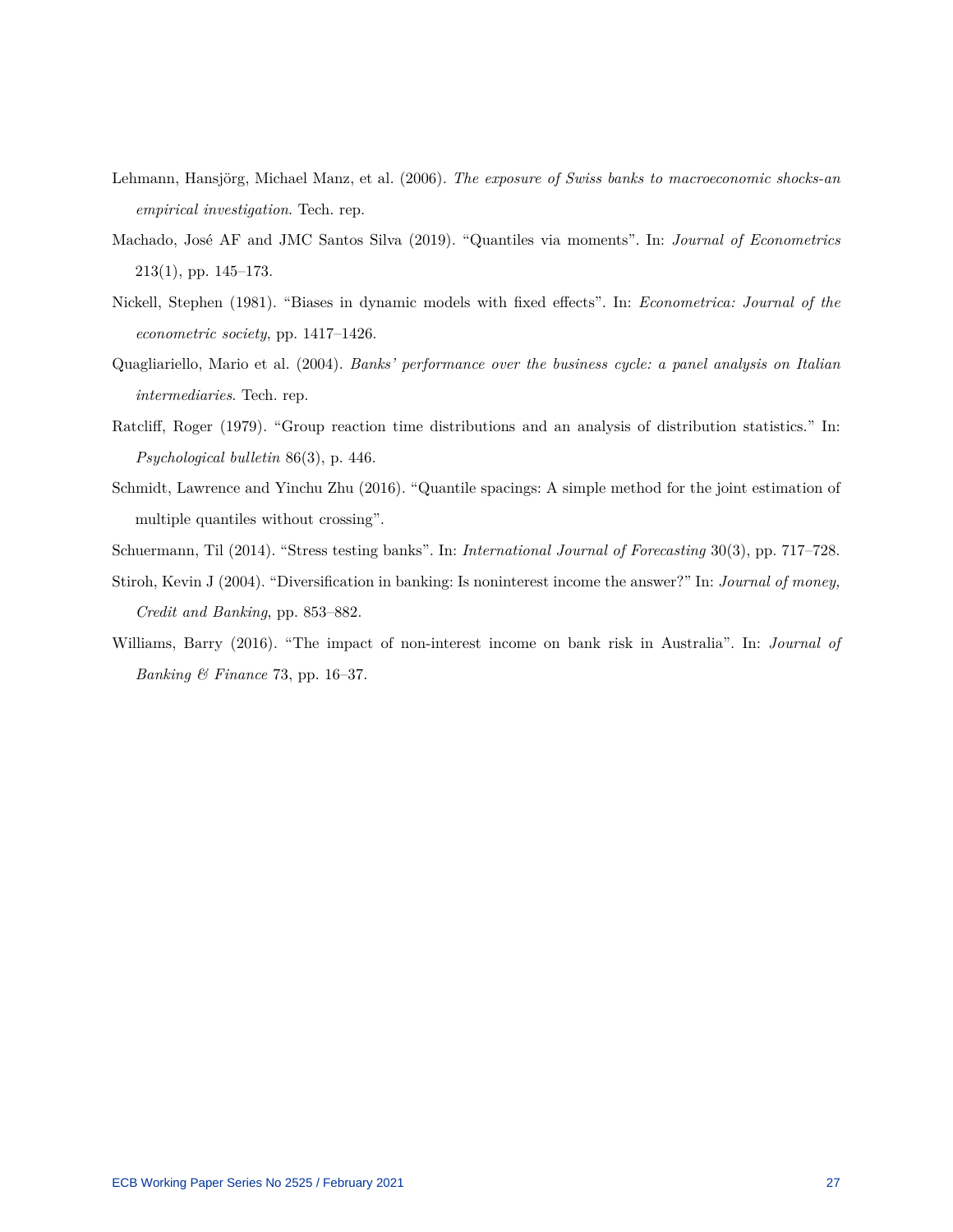# **Appendix A Variables Definitions and Sources**

<span id="page-28-0"></span>

| Variable                | Source         | Definition                                                                      |  |  |  |  |
|-------------------------|----------------|---------------------------------------------------------------------------------|--|--|--|--|
|                         |                | Quarter over quarter end of period equity returns of country-specific           |  |  |  |  |
| Stock returns           | <b>ECB SDW</b> | stock indices over the 2015Q1-2020Q4 period. The countries                      |  |  |  |  |
|                         |                | are: Austria, Belgium, Cyprus, Germany, Spain, Finland, France, Ireland, Italy, |  |  |  |  |
|                         |                | Luxembourg, Netherlands, Portugal, Slovenia.                                    |  |  |  |  |
|                         |                | End of period quarterly yields by country                                       |  |  |  |  |
| Sovereign yields        | <b>ECB SDW</b> | over the $2015Q1-2020Q4$ period. The countries                                  |  |  |  |  |
|                         |                | are: Austria, Belgium, Cyprus, Germany, Spain, Finland, France, Ireland, Italy, |  |  |  |  |
|                         |                | Luxembourg, Netherlands, Portugal, Slovenia.                                    |  |  |  |  |
| Itraxx returns          | <b>ECB SDW</b> | Quarter over quarter end of period it raxis returns.                            |  |  |  |  |
|                         |                | Itraxx 5 year Euro area financial index.                                        |  |  |  |  |
| In Euro Vstoxx          | <b>ECB SDW</b> | The natural logarithmic of the Vstoxx Index.                                    |  |  |  |  |
|                         |                | Vstoxx is an option derived implied volatility index.                           |  |  |  |  |
| ln VIX                  | <b>ECB SDW</b> | The natural logarithmic of the CBOE 1 month volatility Index.                   |  |  |  |  |
|                         |                | VIX is an option derived implied volatility index of the S&P 500 index.         |  |  |  |  |
| 3MSwap                  | Bloomberg      | European interest rate swap with 3 months maturity                              |  |  |  |  |
|                         |                | Bloomberg ticker EUSWC Curncy.                                                  |  |  |  |  |
| 10YSwap                 | Bloomberg      | European interest rate swap with 10 years maturity                              |  |  |  |  |
|                         |                | Bloomberg ticker EUSA10 Curncy.                                                 |  |  |  |  |
| Swap Spread (10Y-3M)    |                | The spread between European interest rate swap with 10 years                    |  |  |  |  |
|                         | Bloomberg      | and 3 months maturity.                                                          |  |  |  |  |
|                         | Bloomberg      | The spread between BBB Corporate yields financial with 10 years                 |  |  |  |  |
| Credit Spread (BBB-10Y) |                | interest rate european swap                                                     |  |  |  |  |
|                         | Bloomberg      | Quarter over quarter brent crude oil index returns.                             |  |  |  |  |
| OIL returns             |                | The Bloomberg ticker is EUCRBRDT Index                                          |  |  |  |  |
| $\Delta$ Euro/USD       | Bloomberg      | The quarter over quarter difference between Euro/USD                            |  |  |  |  |
|                         |                | dollar exchange rate. The Bloomberg ticker is EURUSD Curncy                     |  |  |  |  |

## Table A.1: List and description of the variables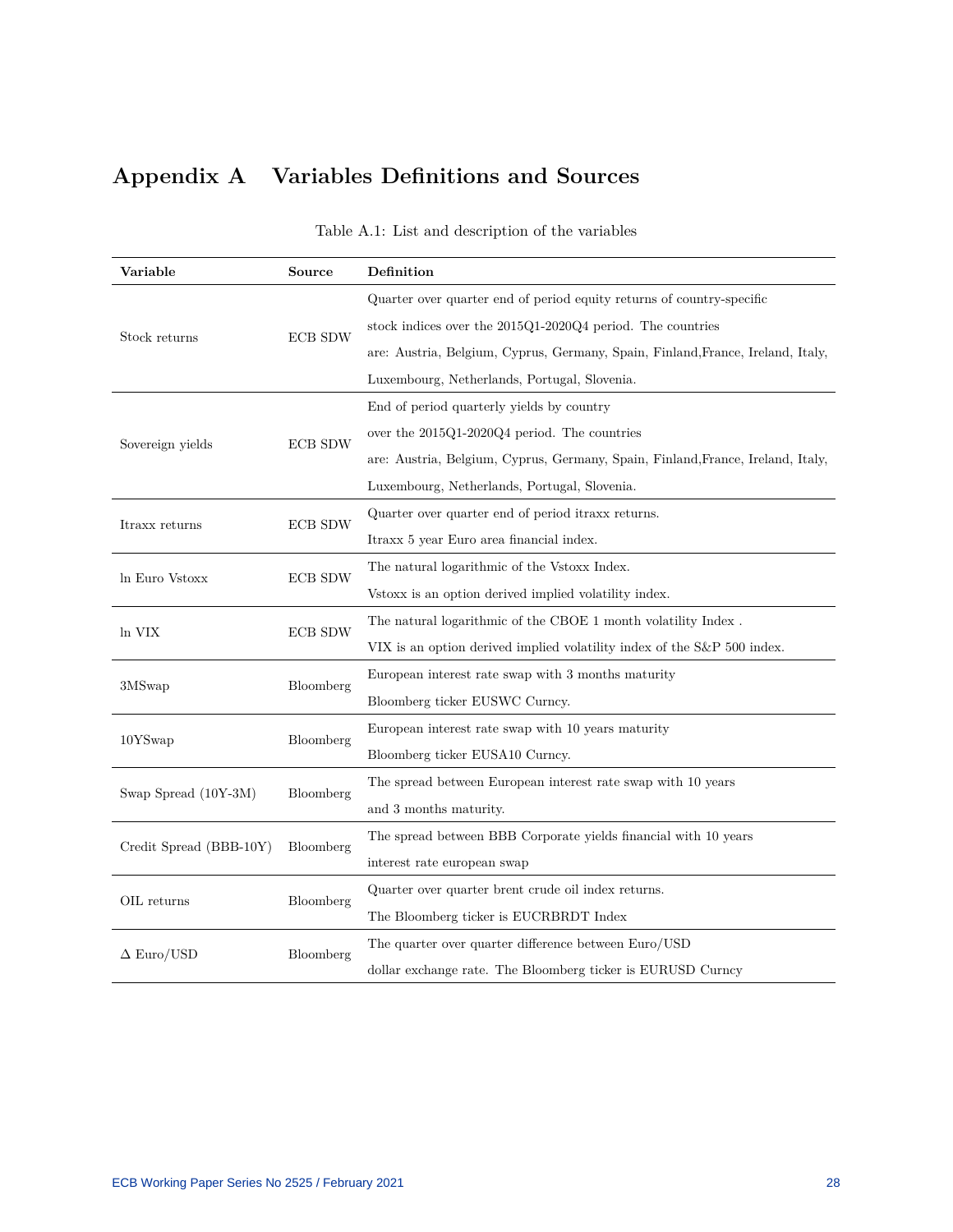## **Appendix B Sample Selection**

We aim to construct a relatively homogeneous sample in terms of size and geography. We start with all significant institutions at the highest level of consolidation within the Single Supervisory Mechanism (SSM). To limit the impact of bank exits or entries in the sample, we drop banks that were not present in all years of the period we consider (2015-2020). We also drop banks with trading exemption activities and banks which many zero entries on their total trading portfolio over the sample period.

In our sample, we consider banks considered small, medium, and big based on the number of total assets held in their portfolios as at the end of 2020. To this end, our final sample covers 54 banks from 13 European countries. 8 out of 54 banks are classified as G-SIBs by the Financial Stability Board (FSB) as of November 2020. The table [B.2](#page-30-0) shows the distribution of our sample banks by country, size and the coverage of the banking system's total assets.

It is important to recognize several features of the data that might influence the main results. First, some banks have been excluded because of merger and acquisition activity or are closed during the sample period possibly leading to a sample selection bias. We argue that our reference period is somewhat short and hence the sample selection bias, if any, is rather small. Second, some of the sample banks trade on a global scale and in multiple financial markets, hence are influenced by international financial conditions. For this reason, we include bank specific quantile variant fixed effects to control for any scale effects and other unobserved time invariant bank specific heterogeneity. Finally, our time span is relatively short but does include the recent market volatility during the Covid-19 crisis and recovery.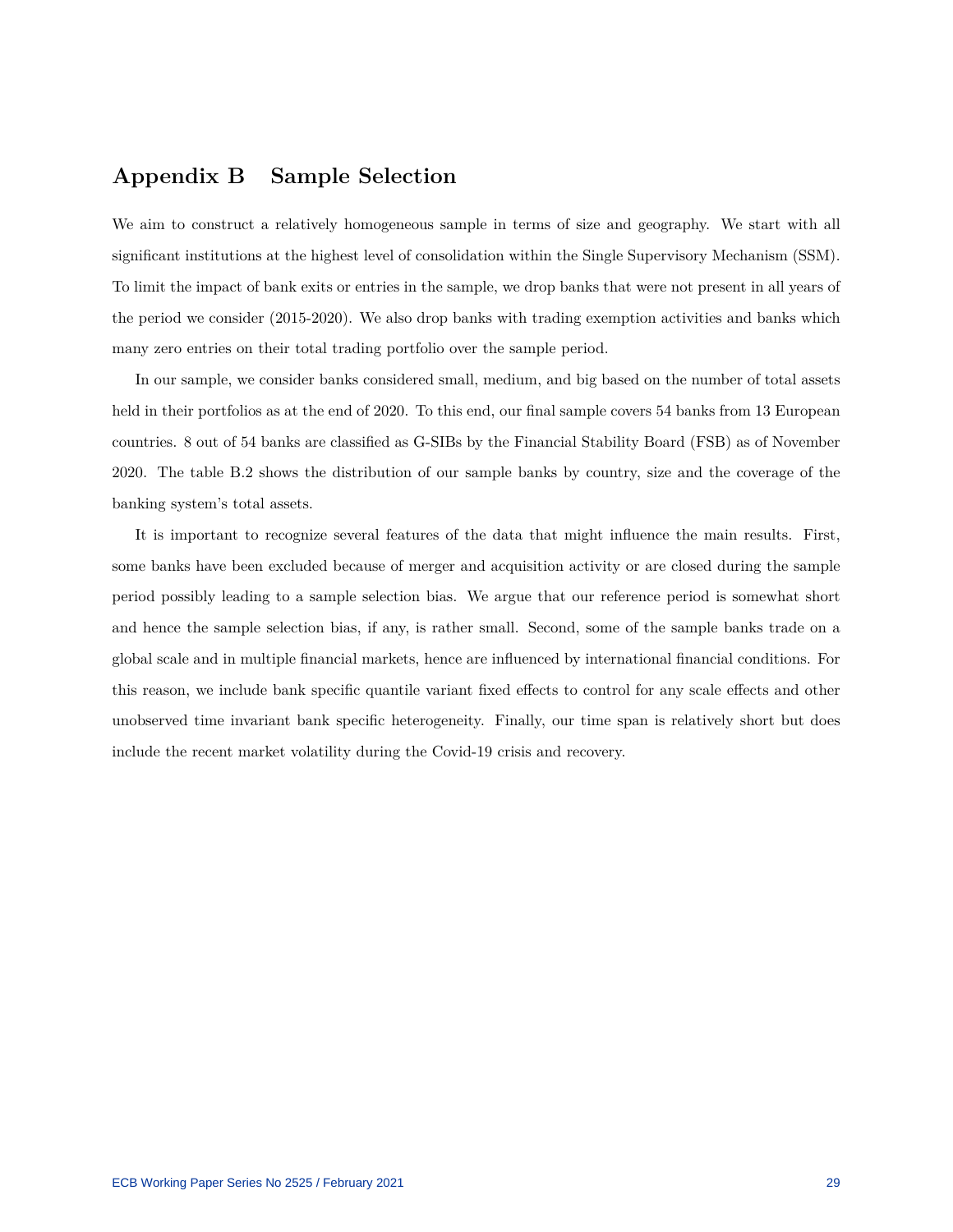<span id="page-30-0"></span>

| Country     | G-SIB Banks | <b>Banks</b> | Total Assets G-SIB (Mn) | Share of Total Assets $(\%)$ |
|-------------|-------------|--------------|-------------------------|------------------------------|
| Austria     | $\theta$    | 5            |                         | 2.64                         |
| Belgium     | $\theta$    | 5            |                         | 2.60                         |
| Cyprus      |             |              |                         | 0.08                         |
| Germany     |             | 9            | 1,490                   | 17.85                        |
| Spain       |             | 10           | 1,524                   | 15.99                        |
| Finland     | 0           |              |                         | 0.65                         |
| France      | 4           | 6            | 6,830                   | 40.09                        |
| Ireland     | 0           |              |                         | 0.31                         |
| Italy       |             |              | 873                     | 9.69                         |
| Luxembourg  | 0           | 3            |                         | 0.33                         |
| Netherlands |             | 3            | 944                     | 8.84                         |
| Portugal    | 0           | 2            |                         | 0.85                         |
| Slovenia    | 0           |              |                         | 0.07                         |
| Total       | 8           | 54           | 11,661                  | 100                          |

Table B.2: Distribution of the sample banks

Note: Source - ECB supervisory data. G-SIB banks refers to the globally systemic bank published in the financial stability report as of November 2020. Banks are the number of sample banks. Total assets G-SIB indicates the Total assets measured in million of euros hold by the G-SIB banks in the country. Share of total assets is the percentage of total assets the banks of the country hold in their balance sheets relative to the overall sample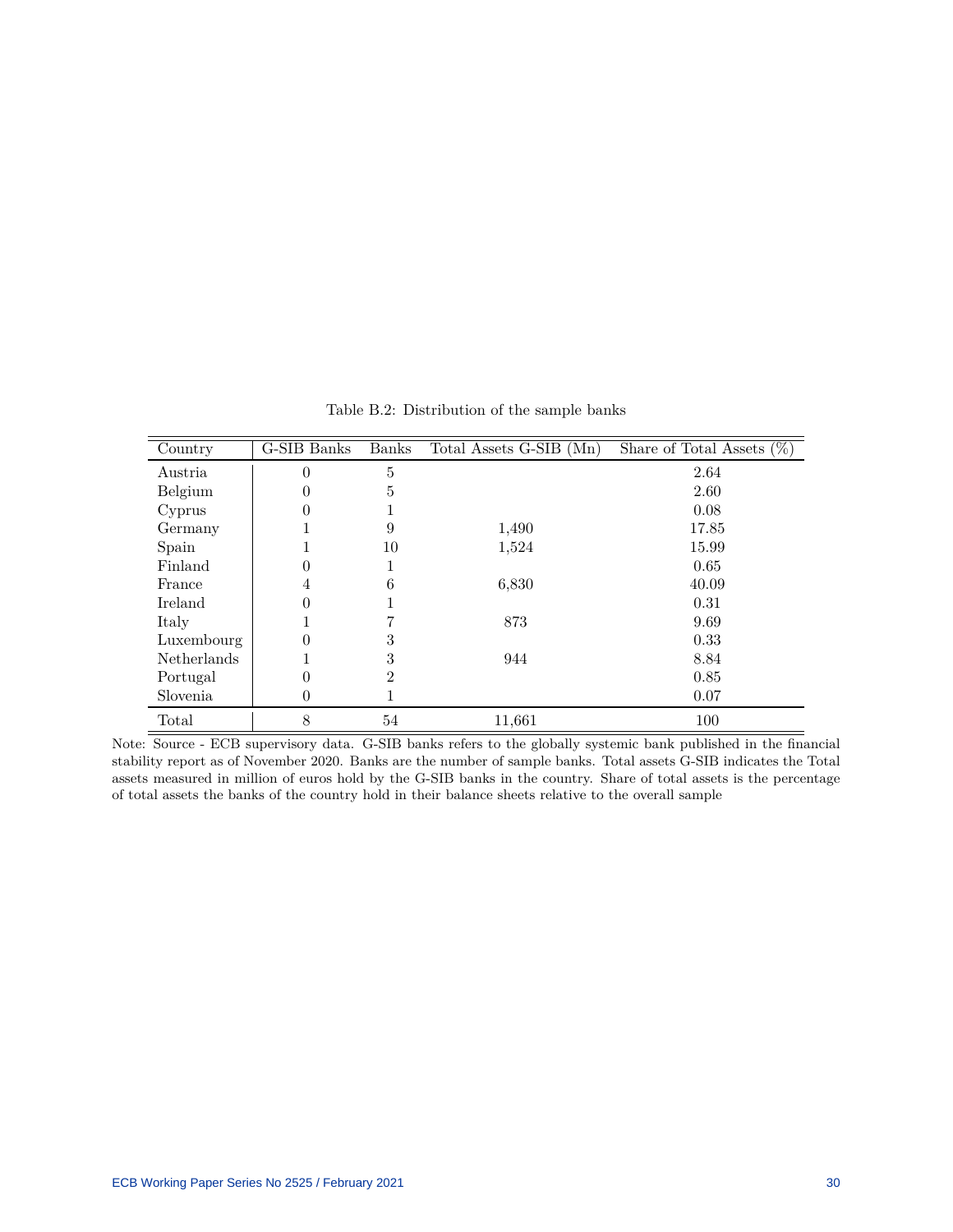## <span id="page-31-0"></span>**Appendix C Robustness Checks**

<span id="page-31-1"></span>

| $Y_{i,t} = \text{NTI}$ on Total Assets <sub>t</sub> | <b>OLS</b> | P10        | P <sub>30</sub> | P50        | P70        | P <sub>90</sub> |
|-----------------------------------------------------|------------|------------|-----------------|------------|------------|-----------------|
| NTI on Total $\overline{\mathrm{Assets}}_{t-1}$     | $-0.27***$ | $-0.31***$ | $-0.28***$      | $-0.27***$ | $-0.27***$ | $-0.25***$      |
|                                                     | (0.07)     | (0.14)     | (0.09)          | (0.07)     | (0.06)     | (0.09)          |
|                                                     |            |            |                 |            |            |                 |
| Equity on Total Assets $_{t-1}$                     | $-12.08$   | $-8.61$    | $-10.98$        | $-12.01$   | $-13.06$   | $-15.01$        |
|                                                     | (15.21)    | (33.81)    | (16.57)         | (15.10)    | (20.07)    | (35.65)         |
| REA on Total Assets <sub>t-1</sub>                  | $-4.91$    | $-18.89*$  | $-9.35$         | $-5.18$    | $-0.94$    | 6.90            |
|                                                     | (6.21)     | (10.38)    | (6.53)          | (6.19)     | (6.89)     | (9.98)          |
|                                                     |            |            |                 |            |            |                 |
| 3 Months Swap <sub>t</sub>                          | $-0.42$    | 1.94       | 0.33            | $-0.37$    | $-1.09$    | $-2.41$         |
|                                                     | (2.14)     | (5.35)     | (2.77)          | (2.15)     | (2.36)     | (4.18)          |
|                                                     |            |            |                 |            |            |                 |
| Swap Spread $(10Y-3M)_t$                            | 0.34       | 1.55       | 0.73            | 0.37       | $-0.00$    | $-0.68$         |
|                                                     | (1.09)     | (1.35)     | (1.09)          | (1.08)     | (1.16)     | (1.44)          |
|                                                     |            |            |                 |            |            |                 |
| Credit Spread (BBB - $10Y_t$ )                      | $0.39\,$   | $-0.72$    | 0.04            | $0.36\,$   | 0.70       | 1.32            |
|                                                     | (1.24)     | (1.77)     | (1.25)          | (1.24)     | (1.38)     | (1.89)          |
| Stock returns $_t$                                  | $4.40**$   | $7.38*$    | $5.34**$        | $4.46**$   | 3.55       | 1.88            |
|                                                     | (2.21)     | (4.10)     | (2.62)          | (2.23)     | (2.18)     | (2.98)          |
|                                                     |            |            |                 |            |            |                 |
| Oil returns $_t$                                    | $2.67***$  | $5.54***$  | $3.58***$       | $2.72***$  | $1.85***$  | 0.24            |
|                                                     | (0.78)     | (2.42)     | (1.14)          | (0.80)     | (0.88)     | (1.75)          |
|                                                     |            |            |                 |            |            |                 |
| $\Delta$ EUR/USD <sub>t</sub>                       | 7.12       | 5.54       | 6.62            | 7.09       | 7.56       | 8.45            |
|                                                     | (5.52)     | (6.39)     | (5.55)          | (5.51)     | (5.71)     | (6.59)          |
|                                                     |            |            |                 |            |            |                 |
| In EURO Vstox $x_t$                                 | $-1.20$    | $-3.70**$  | $-1.99**$       | $-1.25$    | $-0.49$    | $\rm 0.91$      |
|                                                     | (0.93)     | (1.51)     | (0.86)          | (0.94)     | (1.24)     | (2.04)          |
| Observations                                        | 1242       | 1242       | 1242            | 1242       | 1242       | 1242            |

Table C.3: OLS and Quantile Regression estimates not quarterly dummies

Note: Standard errors in parentheses (  $*$   $p < 0.10$ ,  $**$   $p < 0.05$ ,  $**$   $p < 0.01$ ).

Sample period: Q1 2015 - Q4 2020. The dependent variable is the ratio of the Net trading income (NTI) over Total Assets (TA) in quarter . The entries in the column 2 of table are OLS estimates of the coefficients associated with the explanatory variables. The entries of columns P10, P30, P50, P70 and P90 corresponds to the 10th, 30th, 50th, 70th and 90th percentile estimates of the fixed effects panel quantile model estimated via the method of moments Machado and Silv[a \(2019\).](#page-27-1) Standard error-statistics reported in brackets are based on 1000 bootstrap standard errors clustered by bank.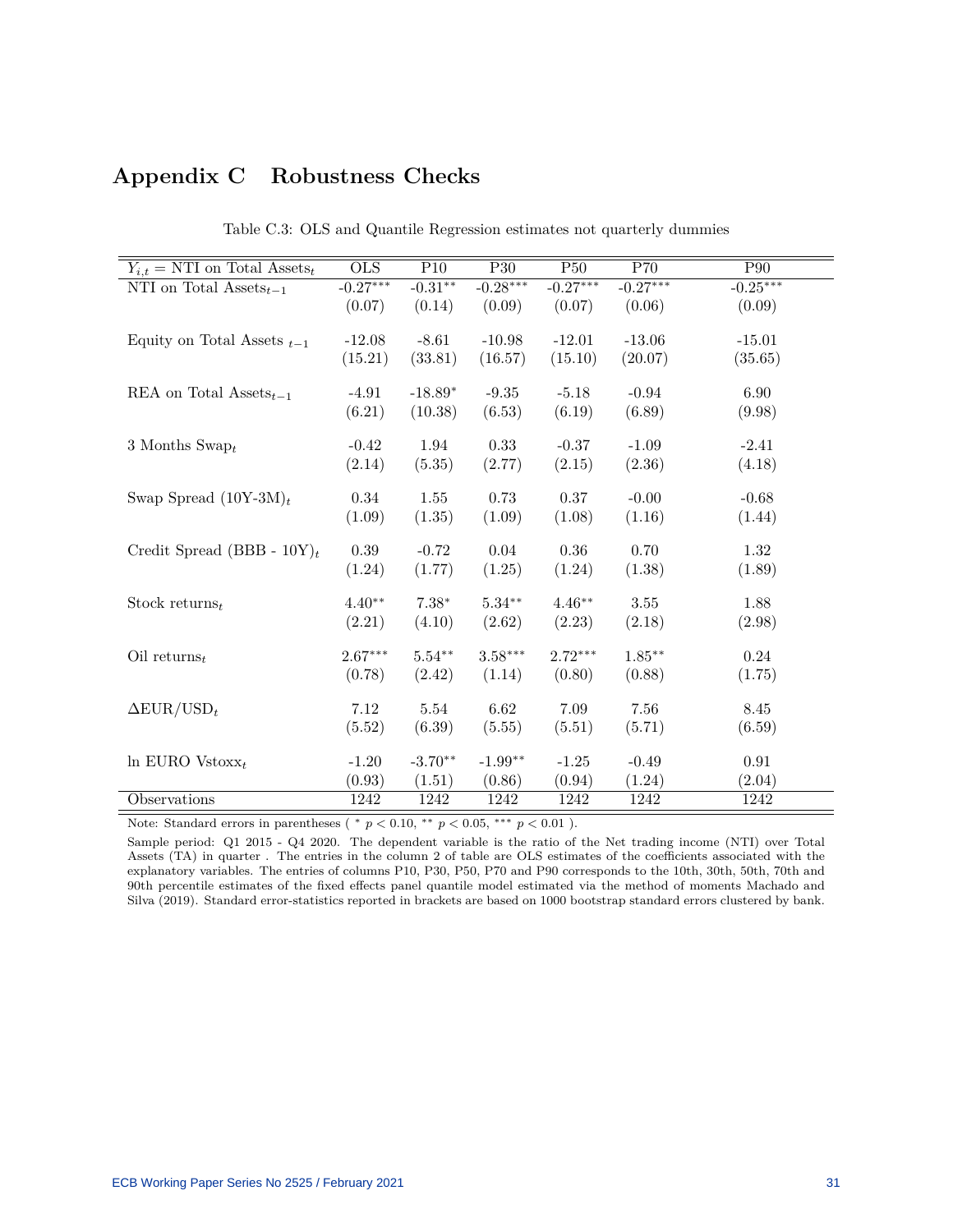<span id="page-32-0"></span>

| $Y_{i,t}$ = NTI on Total Assets <sub>t</sub>       | <b>OLS</b> | P10      | P <sub>30</sub> | P <sub>50</sub> | P70        | P90       |
|----------------------------------------------------|------------|----------|-----------------|-----------------|------------|-----------|
| NTI on Total $\text{Assets}_{t-1}$                 | $-0.13***$ | $-0.07$  | $-0.11***$      | $-0.13***$      | $-0.15***$ | $-0.19**$ |
|                                                    | (0.04)     | (0.08)   | (0.04)          | (0.04)          | (0.05)     | (0.09)    |
|                                                    |            |          |                 |                 |            |           |
| Equity on Total Assets <sub><math>t-1</math></sub> | $-3.31$    | $-15.25$ | $-7.27$         | $-3.29$         | 0.66       | 7.92      |
|                                                    | (15.94)    | (30.89)  | (17.56)         | (15.94)         | (20.11)    | (34.45)   |
|                                                    |            |          |                 |                 |            |           |
| REA on Total Assets <sub>t-1</sub>                 | $-1.02$    | $-8.55$  | $-3.52$         | $-1.01$         | 1.48       | 6.06      |
|                                                    | (5.94)     | (9.86)   | (6.68)          | (5.92)          | (6.17)     | (8.43)    |
|                                                    |            |          |                 |                 |            |           |
| 3 Months Swap                                      | 0.90       | $-4.10$  | $-0.76$         | 0.91            | 2.56       | 5.60      |
|                                                    | (3.55)     | (5.72)   | (3.91)          | (3.55)          | (3.81)     | (5.36)    |
|                                                    |            |          |                 |                 |            |           |
| Swap Spread $(10Y-3M)_t$                           | 0.21       | 1.03     | 0.48            | 0.21            | $-0.07$    | $-0.57$   |
|                                                    | (0.78)     | (1.38)   | (0.88)          | (0.77)          | (0.85)     | (1.29)    |
|                                                    |            |          |                 |                 |            |           |
| Credit Spread (BBB - $10Y_t$ )                     | $-0.02$    | $-2.19$  | $-0.74$         | $-0.02$         | 0.70       | 2.02      |
|                                                    | (0.91)     | (1.35)   | (0.92)          | (0.93)          | (1.10)     | (1.62)    |
|                                                    |            |          |                 |                 |            |           |
| Stock returns $_t$                                 | $8.23***$  | $10.40*$ | $8.95**$        | $8.23***$       | $7.52***$  | $6.20*$   |
|                                                    | (2.91)     | (5.52)   | (3.62)          | (2.92)          | (2.69)     | (3.59)    |
|                                                    |            |          |                 |                 |            |           |
| Oil returns <sub>t</sub>                           | $1.76*$    | $-0.45$  | 1.03            | $1.76*$         | $2.50**$   | $3.84***$ |
|                                                    | (1.00)     | (1.97)   | (1.20)          | (0.99)          | (1.06)     | (1.75)    |
|                                                    |            |          |                 |                 | 5.94       |           |
| $\Delta$ EUR/USD <sub>t</sub>                      | $3.37\,$   | $-4.36$  | $\rm 0.81$      | $3.38\,$        |            | 10.64     |
|                                                    | (6.11)     | (6.93)   | (6.06)          | (6.05)          | (6.42)     | (7.78)    |
| $\ln$ EURO Vstoxx $_t$                             | $-1.17$    | $-1.51$  | $-1.28$         | $-1.17$         | $-1.05$    | $-0.85$   |
|                                                    | (1.69)     | (2.49)   | (1.70)          | (1.69)          | (2.00)     | (3.00)    |
| <b>Bank fixed effects</b>                          |            |          |                 |                 |            |           |
|                                                    | yes        | yes      | yes             | yes             | yes        | yes       |
| Quarter fixed effects                              | yes        | yes      | yes             | yes             | yes        | yes       |
| Observations                                       | 1026       | 1026     | 1026            | 1026            | 1026       | 1026      |

Table C.4: OLS and Quantile Regression estimates

Standard errors in parentheses

<sup>∗</sup> *p <* 0*.*10, ∗∗ *p <* 0*.*05, ∗∗∗ *p <* 0*.*01

Note: Sample period: 2015:Q1–2019:Q4; No. of banks = 54;The dependent variable is the ratio of the Net trading income (NTI) over Total Assets (TA) in quarter . The entries in the column 2 of table are OLS estimates of the coefficients associated with the explanatory variables. The entries of columns P10, P30, P50, P70 and P90 corresponds to the 10th, 30th, 50th, 70th and 90th percentile estimates of the fixed effects panel quantile model estimated via the method of moments Machado and Silv[a \(2019\).](#page-27-1) Standard error-statistics reported in brackets are based on 1000 bootstrap standard errors clustered by bank.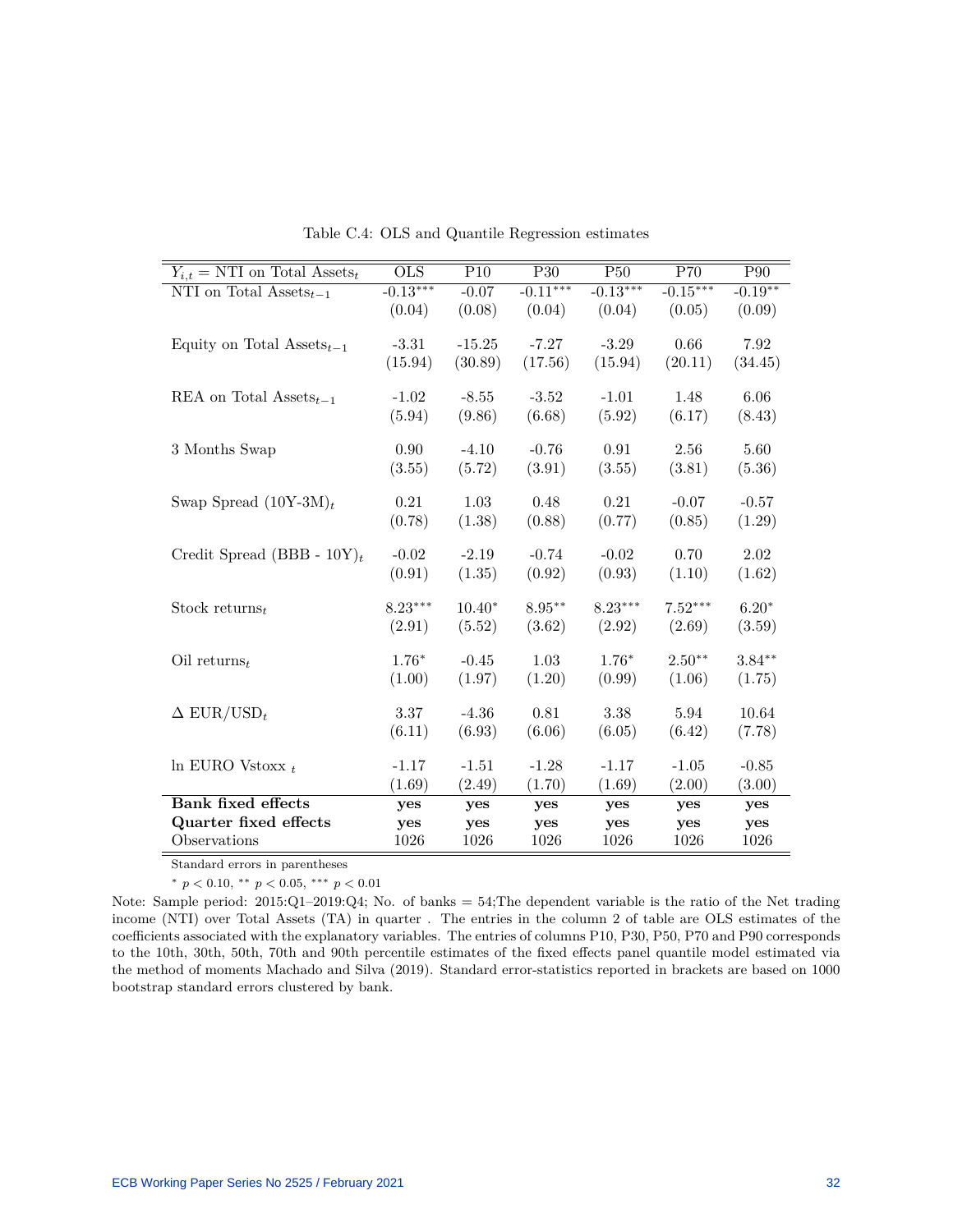<span id="page-33-0"></span>

| $Y_{i,t}$ = NTI on Total Assets <sub>t</sub>       | <b>OLS</b> | P10        | P30        | $\overline{P50}$ | P70        | $\overline{P90}$ |
|----------------------------------------------------|------------|------------|------------|------------------|------------|------------------|
| NTI on Total $\text{Assets}_{t-1}$                 | $-0.27***$ | $-0.30**$  | $-0.28***$ | $-0.27***$       | $-0.26***$ | $-0.25***$       |
|                                                    | (0.07)     | (0.14)     | (0.09)     | (0.07)           | (0.06)     | (0.08)           |
|                                                    |            |            |            |                  |            |                  |
| Equity on Total Assets <sub><math>t-1</math></sub> | $-9.16$    | $-8.93$    | $-9.09$    | $-9.16$          | $-9.23$    | $-9.37$          |
|                                                    | (13.47)    | (29.77)    | (16.27)    | (13.43)          | (15.83)    | (27.49)          |
| REA on Total Assets <sub>t-1</sub>                 | $-5.78$    | $-19.82*$  | $-10.33$   | $-5.78$          | $-1.45$    | 6.99             |
|                                                    | (6.55)     | (10.44)    | (7.01)     | (6.56)           | (7.22)     | (10.31)          |
|                                                    |            |            |            |                  |            |                  |
| 3 Months Swap $_t$                                 | $-1.90$    | $-3.75$    | $-2.50$    | $-1.90$          | $-1.33$    | $-0.21$          |
|                                                    | (1.74)     | (3.81)     | (2.16)     | (1.72)           | (1.95)     | (3.41)           |
|                                                    |            |            |            |                  |            |                  |
| Swap Spread $(10Y-3M)_t$                           | 0.62       | $4.55***$  | $1.90***$  | 0.63             | $-0.58$    | $-2.94**$        |
|                                                    | (0.60)     | (1.05)     | (0.58)     | (0.60)           | (0.80)     | (1.31)           |
| Itraxx growth                                      | $-1.82$    | $-4.56***$ | $-2.71**$  | $-1.82$          | $-0.98$    | 0.66             |
|                                                    | (1.38)     | (1.67)     | (1.24)     | (1.39)           | (1.69)     | (2.55)           |
|                                                    |            |            |            |                  |            |                  |
| Stock returns $_t$                                 | 3.60       | $8.37*$    | 5.14       | 3.60             | 2.13       | $-0.74$          |
|                                                    | (2.96)     | (4.37)     | (3.28)     | (2.97)           | (2.94)     | (3.53)           |
|                                                    |            |            |            |                  |            |                  |
| Oil returns $_t$                                   | $1.90**$   | $3.95*$    | $2.56***$  | $1.90**$         | 1.26       | $0.03\,$         |
|                                                    | (0.92)     | (2.06)     | (1.22)     | (0.92)           | (0.85)     | (1.35)           |
| $\Delta$ EUR/USD <sub>t</sub>                      | 1.22       | $-4.86$    | $-0.75$    | 1.21             | 3.09       | 6.73             |
|                                                    | (6.41)     | (6.58)     | (6.11)     | (6.40)           | (6.98)     | (8.60)           |
|                                                    |            |            |            |                  |            |                  |
| $\ln$ US Vix <sub>t</sub>                          | $-0.52$    | $-0.78$    | $-0.60$    | $-0.52$          | $-0.44$    | $-0.28$          |
|                                                    | (0.78)     | (1.56)     | (0.95)     | (0.78)           | (0.81)     | (1.28)           |
|                                                    |            |            |            |                  |            |                  |
| 10Y Sovereign spread $_t$                          | $0.50\,$   | $-1.00$    | 0.01       | 0.50             | 0.96       | 1.87             |
|                                                    | (0.58)     | (0.71)     | (0.46)     | (0.59)           | (0.81)     | (1.31)           |
| <b>Bank fixed effects</b>                          | yes        | yes        | yes        | yes              | yes        | yes              |
| Quarter fixed effects                              | yes        | yes        | yes        | yes              | yes        | yes              |
| Observations                                       | 1242       | 1242       | 1242       | 1242             | 1242       | 1242             |

Table C.5: OLS and Quantile Regression estimates

Standard errors in parentheses

<sup>∗</sup> *p <* 0*.*10, ∗∗ *p <* 0*.*05, ∗∗∗ *p <* 0*.*01

Note: Sample period: 2015:Q1–2020:Q4; No. of banks = 54; The dependent variable is the ratio of the Net trading income (NTI) over Total Assets (TA) in quarter . The entries in the column 2 of table are OLS estimates of the coefficients associated with the explanatory variables. The entries of columns P10, P30, P50, P70 and P90 corresponds to the 10th, 30th, 50th, 70th and 90th percentile estimates of the fixed effects panel quantile model estimated via the method of moments Machado and Silv[a \(2019\).](#page-27-1) Standard error-statistics reported in brackets are based on 1000 bootstrap standard errors clustered by bank.